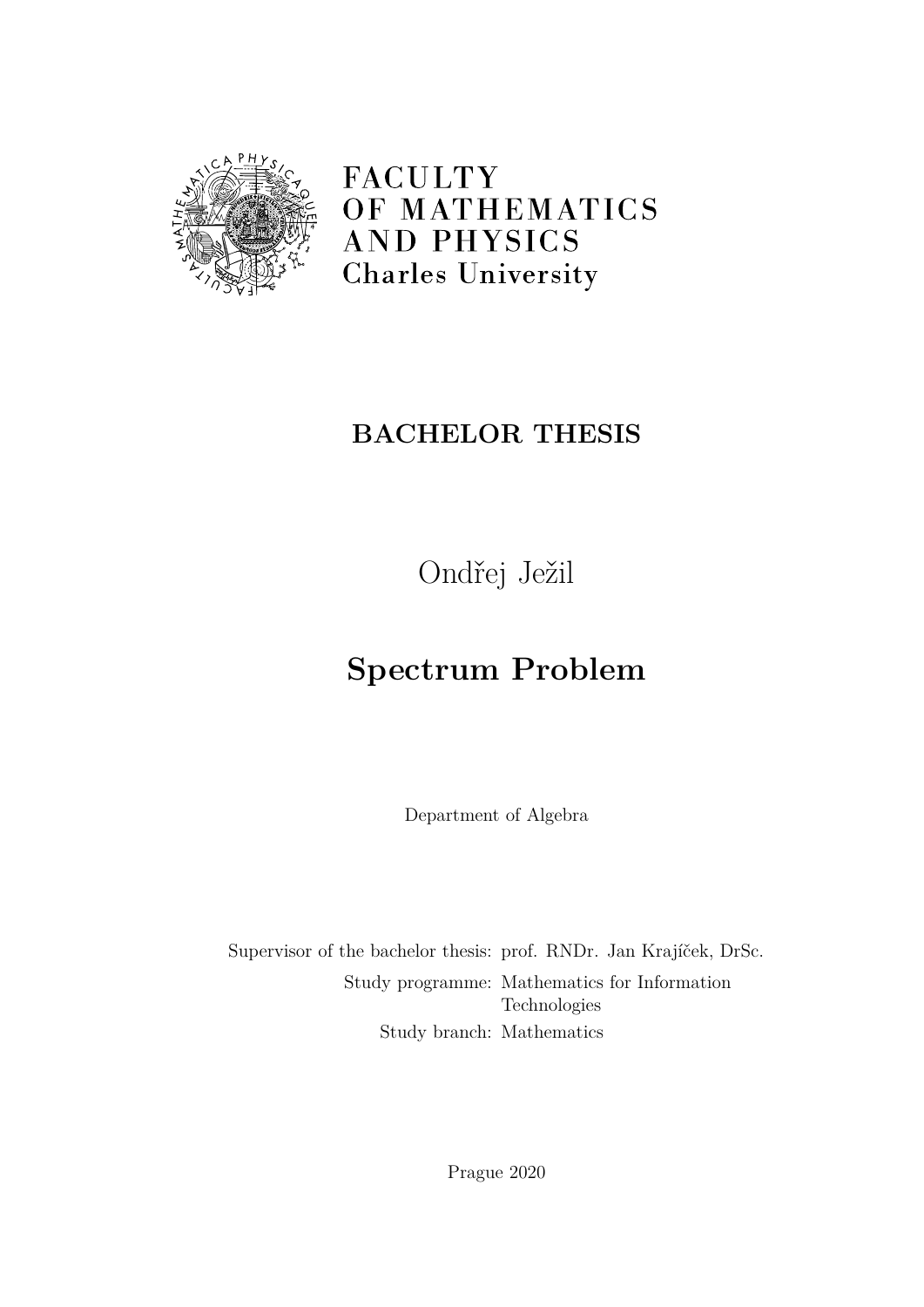I declare that I carried out this bachelor thesis independently, and only with the cited sources, literature and other professional sources. It has not been used to obtain another or the same degree.

I understand that my work relates to the rights and obligations under the Act No. 121/2000 Sb., the Copyright Act, as amended, in particular the fact that the Charles University has the right to conclude a license agreement on the use of this work as a school work pursuant to Section 60 subsection 1 of the Copyright Act.

In . . . . . . . . . . . . . date . . . . . . . . . . . . . . . . . . . . . . . . . . . . . . . . . . . . . . . . . . . . . . . . . .

Author's signature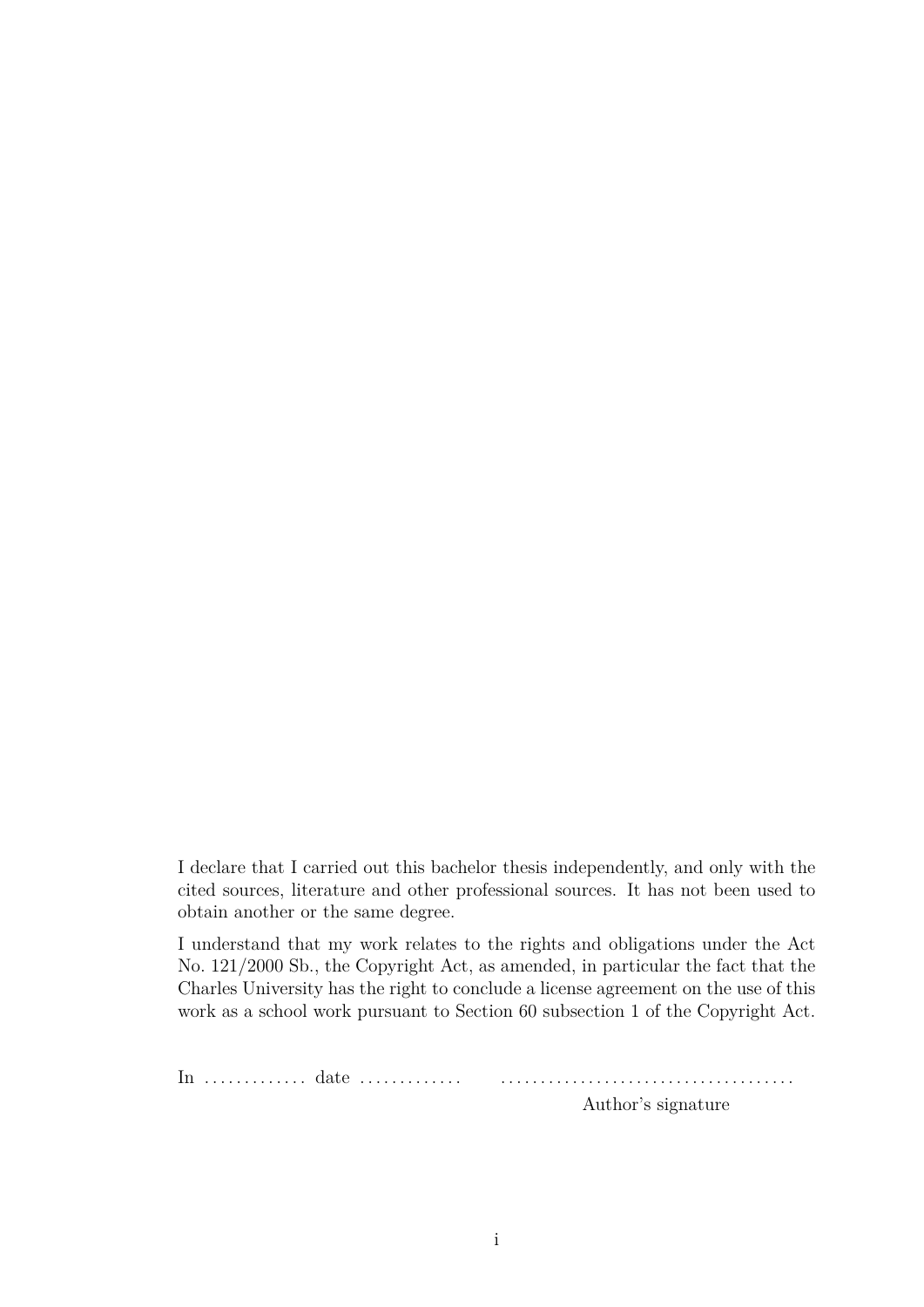I dedicate this thesis to my parents. I could not have completed it without their love and support. I am obliged to my supervisor, prof. RNDr. Jan Krajíček, DrSC., for sharing his knowledge, thoroughly commenting on this thesis and also for introducing me to this marvelous topic.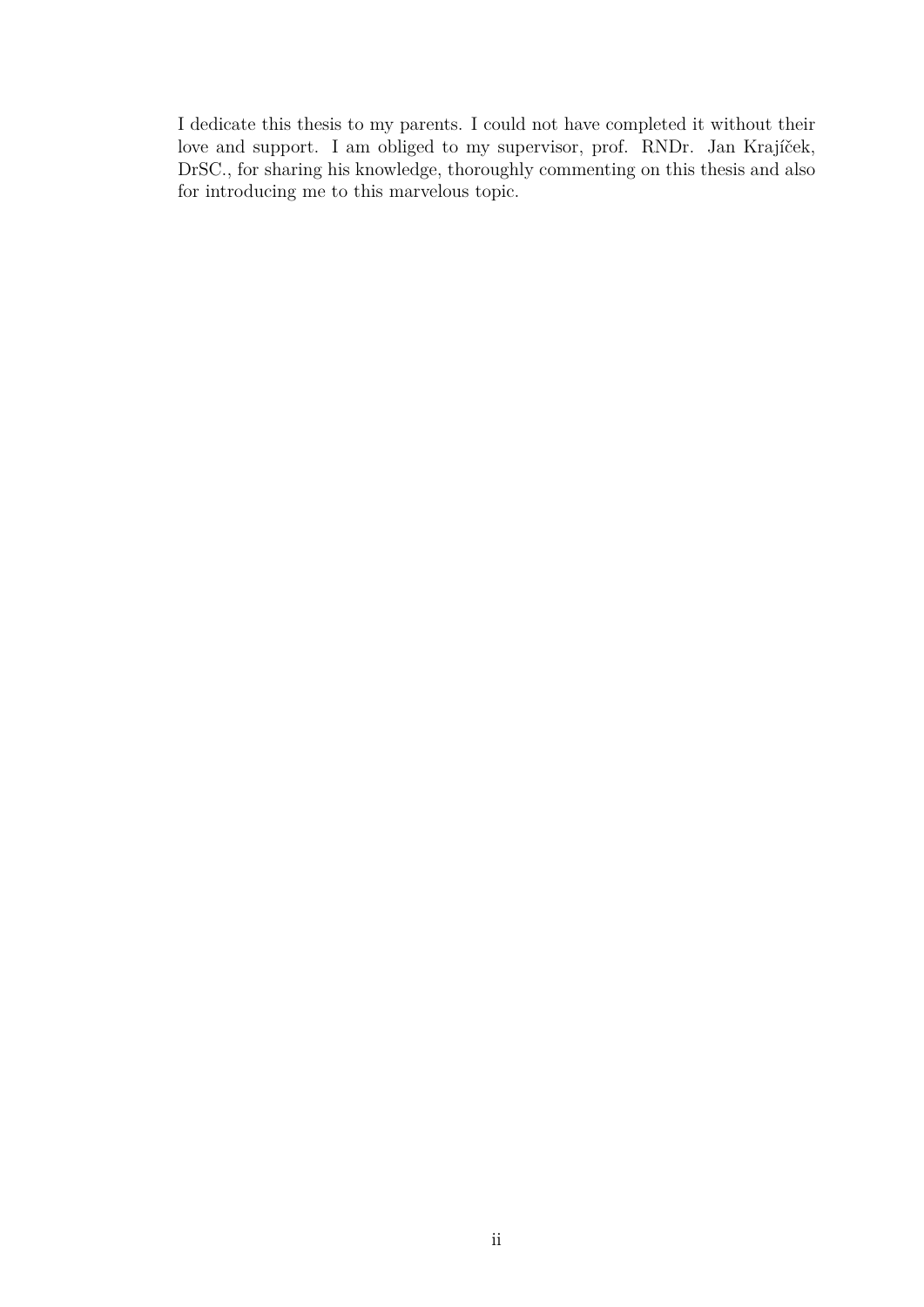Title: Spectrum Problem

Author: Ondřej Ježil

Department: Department of Algebra

Supervisor: prof. RNDr. Jan Krajíček, DrSc., Department of Algebra

Abstract: We study spectra of first-order sentences. After providing some interesting examples of spectra we show that the class of spectra is closed under some simple set-theoretic and algebraic operations. We then define a new class of definable operations generalizing the earlier constructions. Our main result is that the class of these operations is, in a suitable technical sense, closed under a form of iteration. This in conjunction with Cobham's characterisation of **FP** offers a new proof of Fagin's theorem and also of the Jones-Selman characterisation of spectra as **NE** sets.

Keywords: Scholz's problem, spectrum, Asser's problem, generalized spectrum, Fagin's theorem, Cobham's theorem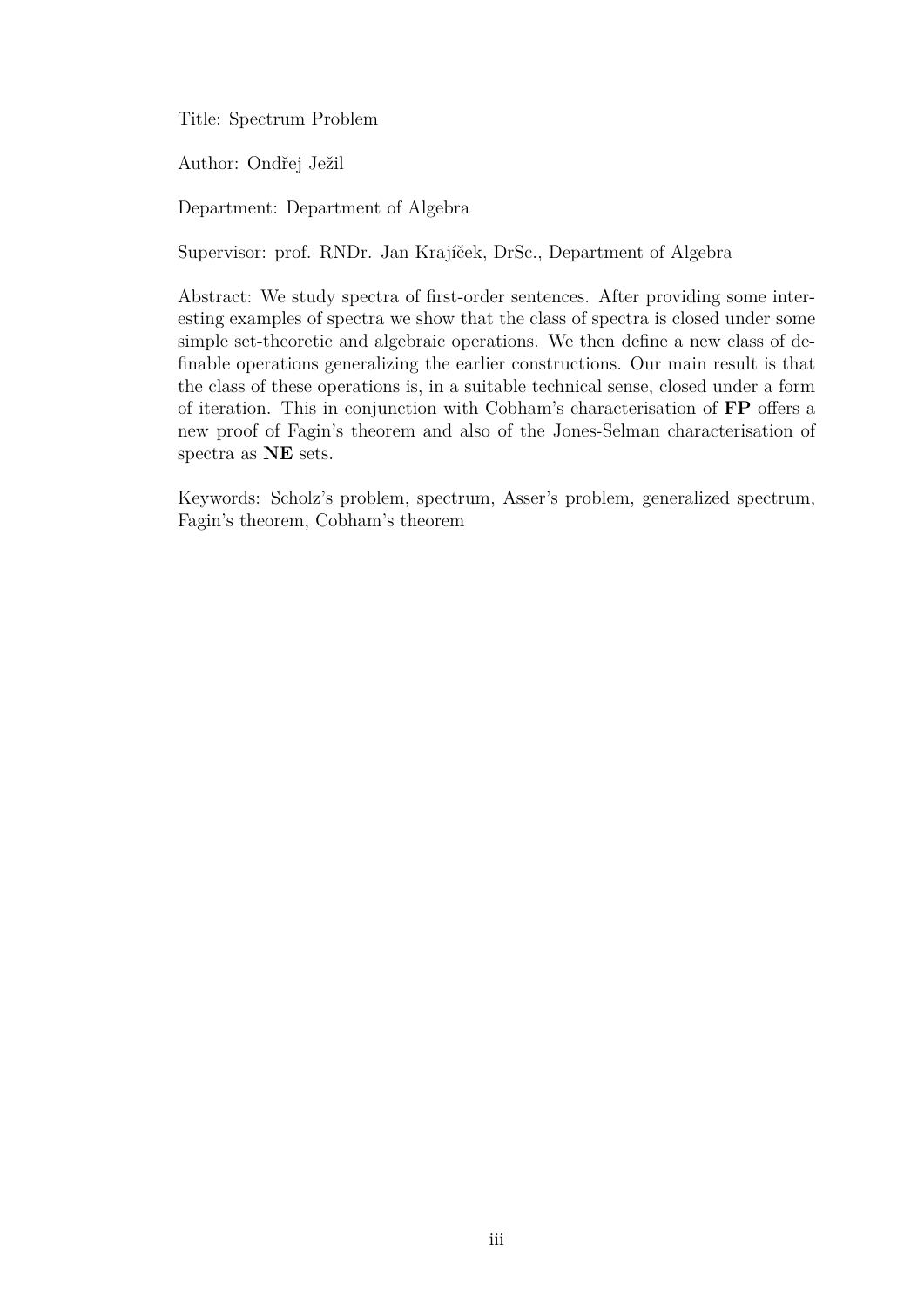# **Contents**

|                     |                                 | Introduction                                                             | $\overline{2}$ |  |  |  |  |  |  |  |  |
|---------------------|---------------------------------|--------------------------------------------------------------------------|----------------|--|--|--|--|--|--|--|--|
| $\mathbf{1}$        | Preliminaries                   |                                                                          |                |  |  |  |  |  |  |  |  |
|                     | 1.1                             |                                                                          | 3              |  |  |  |  |  |  |  |  |
|                     | 1.2                             |                                                                          | 5              |  |  |  |  |  |  |  |  |
| $\bf{2}$            |                                 | Elementary results on spectra                                            | $\overline{7}$ |  |  |  |  |  |  |  |  |
|                     | 2.1                             |                                                                          | $\overline{7}$ |  |  |  |  |  |  |  |  |
|                     |                                 | 2.1.1                                                                    | $\overline{7}$ |  |  |  |  |  |  |  |  |
|                     |                                 | Mutually orthogonal latin squares<br>2.1.2                               | 9              |  |  |  |  |  |  |  |  |
|                     | 2.2                             |                                                                          | 10             |  |  |  |  |  |  |  |  |
|                     |                                 | Set operations on spectra $\dots \dots \dots \dots \dots \dots$<br>2.2.1 | 10             |  |  |  |  |  |  |  |  |
|                     |                                 | Arithmetical operations on spectra<br>2.2.2                              | 11             |  |  |  |  |  |  |  |  |
| 3 <sup>1</sup>      | $\Sigma^1$ -definable functions |                                                                          |                |  |  |  |  |  |  |  |  |
|                     | 3.1                             |                                                                          | 13             |  |  |  |  |  |  |  |  |
|                     | 3.2                             |                                                                          | 14             |  |  |  |  |  |  |  |  |
|                     | 3.3                             |                                                                          | 21             |  |  |  |  |  |  |  |  |
|                     | 3.4                             |                                                                          | 22             |  |  |  |  |  |  |  |  |
|                     |                                 | Concluding remarks                                                       | 24             |  |  |  |  |  |  |  |  |
| <b>Bibliography</b> |                                 |                                                                          |                |  |  |  |  |  |  |  |  |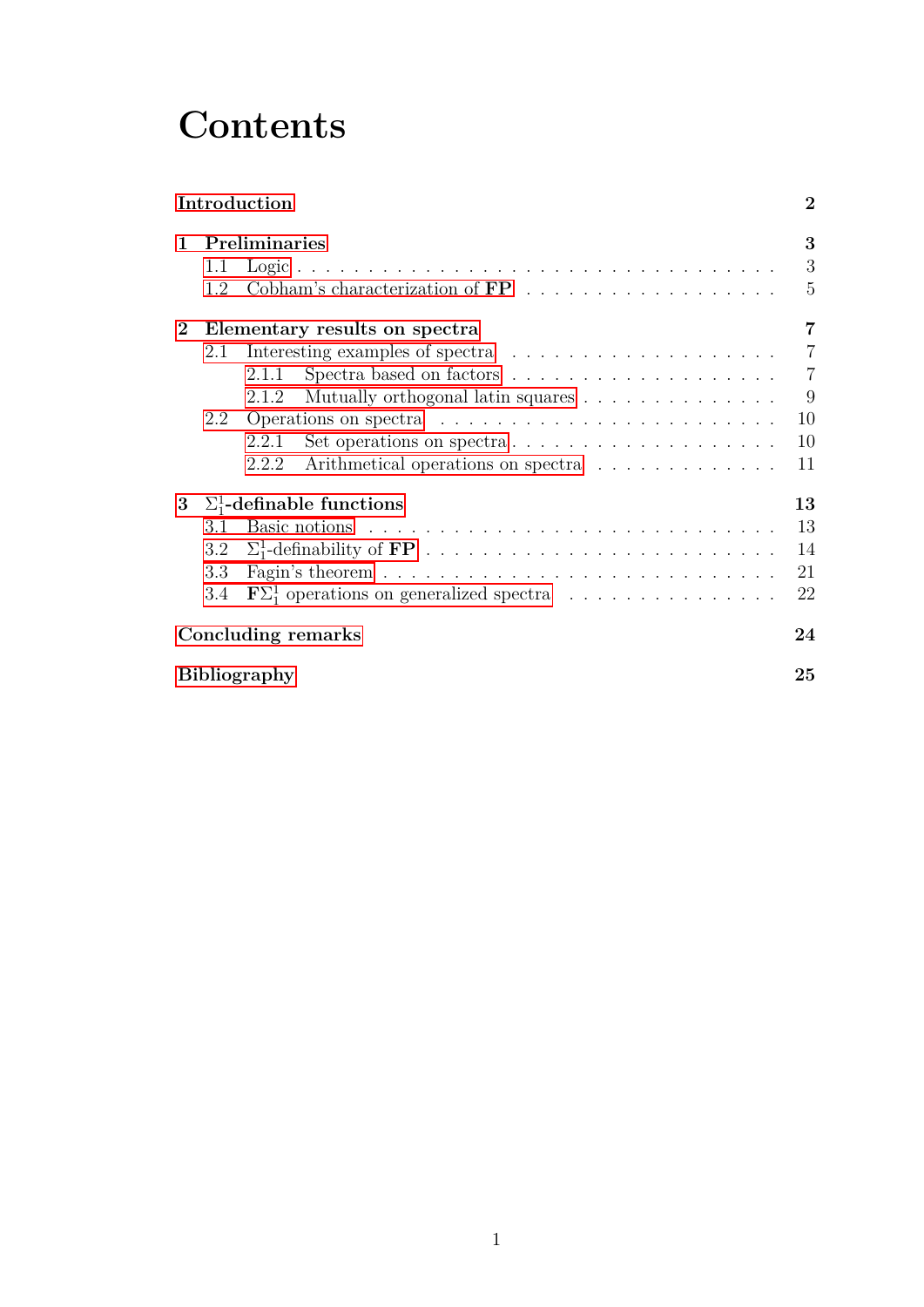## <span id="page-5-0"></span>**Introduction**

Asser's Spectrum Problem is one of the oldest open questions that directly relate to the famous **P** vs. **NP** problem of computational complexity. Bordering between mathematical logic and complexity theory it asks whether spectra of first-order sentences are closed under complementation. Spectra are simply the sets of cardinalities of finite models of some first-order sentence.

Scholz introduced spectra in [\[Sch52\]](#page-28-1) and asked for their characterization. This became known as Scholz's spectrum problem. It is generally considered to be solved since spectra have been characterized in terms of computational complexity [\[Fag74\]](#page-28-2) [\[JS74\]](#page-28-3). Even though new answers to it can still emerge. In [\[Ass55\]](#page-28-4) Asser responded to Scholz's paper and asked the question of whether the spectra are closed under complementation.

The study of spectra leads to many interesting ideas which helped to form at least two subfields of mathematical logic. Namely finite model theory and descriptive complexity theory [\[DJMM12\]](#page-28-5).

We will first recall necessary definitions and facts and introduce some notation, both from logic and complexity theory. We will then present elementary results on spectra which are not too hard to prove without any special theory. In Chapter [3](#page-16-0) we define a new notion of  $\Sigma_1^1$ -definable functions and use them to give a new proof of Fagin's theorem originally proved in [\[Fag74\]](#page-28-2). The characterization of spectra as **NE** sets is then a simple corollary.

The fundamental issue in studying spectra is the underlying connection between finite models and complexity theory. Instead of some class of finite models of some sentence we can just consider the set of their binary codes. Now a class of finite models suddenly becomes a binary language. On the other hand, binary words can be treated as a special class of word structures. See [\[GKL](#page-28-6)+07] for more detailed explanation.

The survey article [\[DJMM12\]](#page-28-5) is an extensive report on both historical and contemporary directions of studying spectra and we recommend it to a reader interested in other approaches.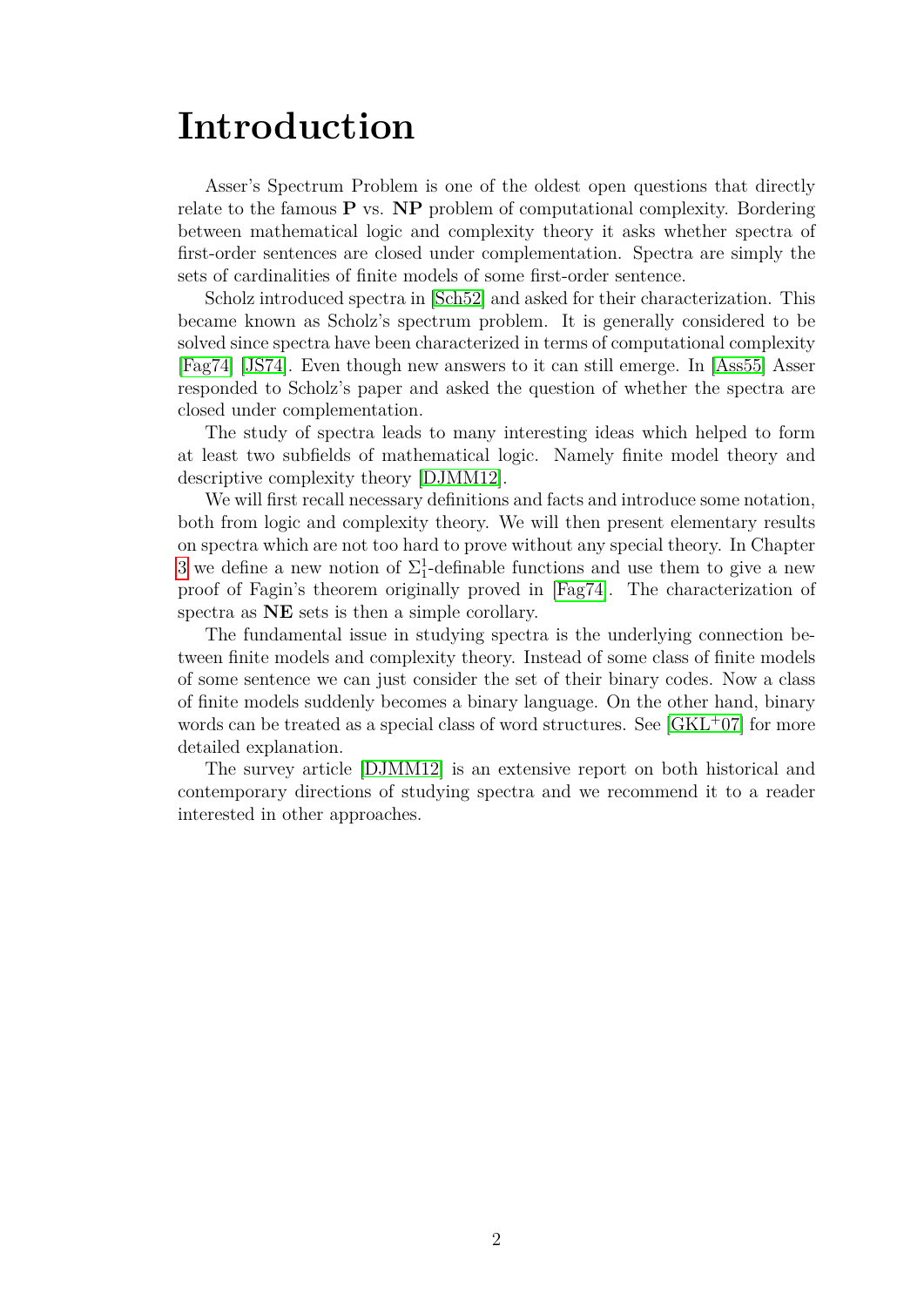# <span id="page-6-0"></span>**1. Preliminaries**

## <span id="page-6-1"></span>**1.1 Logic**

We will assume basic knowledge of first-order logic and model theory. We point interested reader to [\[vdD10\]](#page-29-0) and [\[Mar06\]](#page-28-7) for a nice introduction into those topics.

Let us start with some notation and terminology. We will use the word vocabulary for what is in mathematical logic more commonly known as a language. Reason being that language is also a term used in complexity theory for sets of words over an alphabet.

Now some comments about our notations for formulas. For some unary relational symbol *U* and variable *x* we will use the notation  $U(x)$  and  $x \in U$  interchangeably. We will also use the quantifier  $(\exists !x)$  meaning "there exists a unique". Also the "bounded quantifiers" ( $\forall x \in U$ ) and ( $\exists x \in U$ ) which can be understood as abbreviations for  $(\forall x)(x \in U \rightarrow \dots)$  and  $(\exists x)(x \in U \wedge \dots)$  respectively. In linearly ordered structures we will use the quantifiers ( $\forall x \leq y$ ), ( $\exists x \leq y$ ), symbols *>*, ≤, ≥ with their obvious interpretation and max *R* to denote the maximum of a non-empty unary relation *R*. Any such notation can be rewritten to an actual formula. Sometimes we will treat binary relational symbols with a fixed variable *i* as unary symbols by using the notation  $x \in M_i$  for  $M(i, x)$ , where  $M_{-}$  is the actual relational symbol.

For convenience we will only consider relational vocabularies. We will however not lose the rich supply of examples from algebra. Every *n*-ary functional symbol can be replaced with  $(n+1)$ -ary relational symbol representing the graph of the functional one. This restriction is traditional in finite model theory as it makes the notion of a substructure more manageable.

**Definition 1.1.1** (Spectrum). Let  $\varphi$  be a first-order formula in a purely relational vocabulary  $\tau$ . We define the spectrum of  $\tau$ -sentence  $\varphi$  as

$$
Spec_{\tau}(\varphi) = \{ |A|; \mathcal{A} \text{ is a finite } \tau\text{-structure and } \mathcal{A} \models \varphi \}. \tag{1.1.1}
$$

Formally, there is no way we can tell if said  $\varphi$  is a *τ*-formula, or formula of some subset of this vocabulary which contains all non-logical symbols occurring in  $\varphi$ . E.g.  $\varphi_1 = (x = y)$  is both a  $\{\langle\}\$ -formula and a  $\varnothing$ -formula. But since  $\varphi$  does not "talk" about other relational symbols in  $\tau$ , their interpretations of any model of the smaller vocabulary can be chosen arbitrarily to expand it to a *τ* -structure. Conversely, we can just forget these relations and take a reduct of the model to the smaller vocabulary.

That means we can simply write

$$
Spec(\varphi) = \{ |A|; \mathcal{A} \text{ is a finite structure and } \mathcal{A} \models \varphi \}. \tag{1.1.2}
$$

**Definition 1.1.2** (Spec)**.** We denote the set of all spectra Spec.

Spec will turn out to be a complexity class, which we will characterize in terms of a more classical complexity theoretic notion. The corollary of Fagin's theorem will be that Spec is exactly the set of all languages accepted in nondeterministic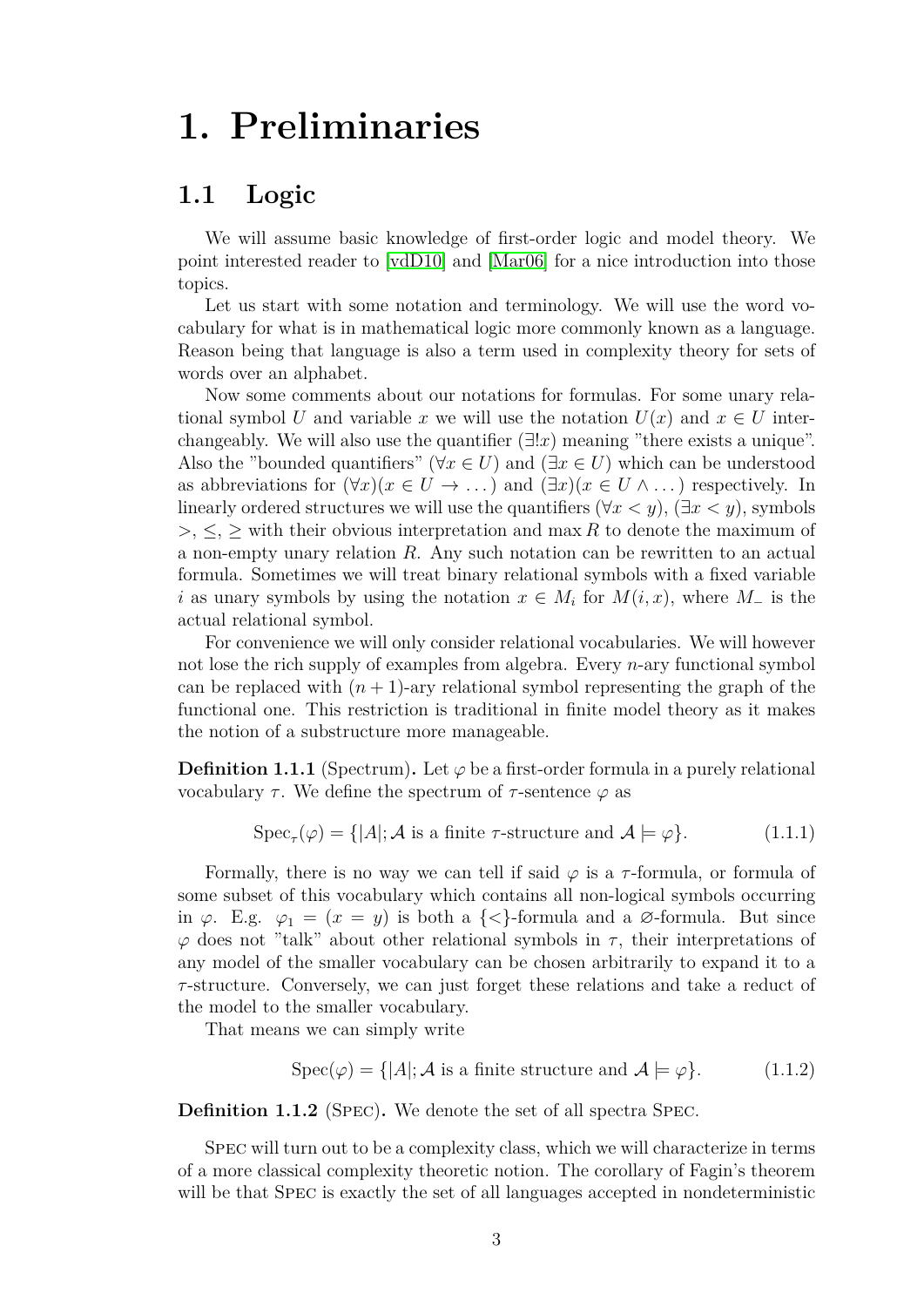exponential-time. Specifically in NTime( $2^{\mathcal{O}(n)}$ ). We will give a new proof of this influential theorem in Chapter [3.](#page-16-0)

In Chapter [2](#page-10-0) we give a few examples of spectra.

It turned out to be important to look at an analogue of spectra for a logic different from the first-order one to understand the usual spectra. Namely we will turn our attention to existential second-order logic denoted  $\Sigma^1_1$ .

**Definition 1.1.3** ( $\Sigma_1^1$ -formulas). Let  $\tau$  be a vocabulary.  $\Sigma_1^1$ -formulas in the vocabulary *τ* are of the form

$$
(\exists_{c_1} X_1)(\exists_{c_2} X_2)\dots(\exists_{c_n} X_n)\varphi(\bar{x}),\tag{1.1.3}
$$

where  $\varphi$  is a first-order formula and  $X_i$  is a  $c_i$ -ary relational symbol not in  $\tau$  for each  $i \in \{1, \ldots, n\}$ . In this context we call relational symbols not in  $\tau$  secondorder variables. The notation  $\psi(Y_1, \ldots, Y_k, x_1, \ldots, x_l)$  for a  $\Sigma_1^1$ -formula means that its unquantified (free) second-order variables are among  $\{Y_1, \ldots, Y_k\}$  and its free first-order variables are among  $\{x_1, \ldots, x_l\}.$ 

 $\Sigma^1_1$ -formula without both free second-order variables and free first-order variables is called a  $\Sigma_1^1$ **-sentence**.

The notation  $(\exists_c Z)$  is nonstandard, usually the arity in the subscript is omitted and is simply deduced from the type of the relational symbol. The reason for its inclusion is that in later chapters we will encounter  $\Sigma_1^1$ -formulas with a great number of quantified relational symbols of different arities. Using for example different fonts to distinguish arity of relational symbols would become unwieldy.

Note that  $\Sigma_1^1$ -formulas are closed (up to logical equivalence) under conjunction, disjunction and first-order quantifications. We will use this heavily in later chapters.

**Definition 1.1.4** (Validity of  $\Sigma_1^1$ -formulas). Let  $\varphi(X_1, \ldots, X_k; x_1, \ldots, x_l)$  be a  $\Sigma_1^1$ -formula in the vocabulary *τ*. Let *A* be a *τ*-structure, let  $R_1, \ldots, R_k$  be relations on *A* with arities corresponding to  $X_i$ 's and let  $a_1, \ldots, a_l \in A$ . Then we define the **validity of**  $\varphi$  **in**  $\mathcal A$  with assignment  $R_1, \ldots, R_k, a_1, \ldots, a_l$ , denoted  $\mathcal{A} \models \varphi(R_1, \ldots, R_k, a_1, \ldots, a_l)$ , as follows. For  $\varphi(X_1, \ldots, X_k, x_1, \ldots, x_l)$  without second-order quantification we define the satisfaction relation as in Tarski's definition.

For 
$$
\varphi = (\exists_{c_1} Z_1) \dots (\exists_{c_n} Z_n) \varphi_0(Z_1, \dots, Z_n, X_1, \dots, X_k, x_1, \dots, x_l)
$$
 we define

$$
\mathcal{A} \models \varphi(R_1, \dots, R_k, a_1, \dots, a_l) \tag{1.1.4}
$$

iff there exists interpretations of  $Z_i$  called  $B_i$  for all  $i \in \{1, \ldots, n\}$  such that

$$
(\mathcal{A}, B_1, \dots, B_n, R_1, \dots, R_k, a_1, \dots, a_l) \models \varphi_0(B_1, \dots, B_n, R_1, \dots, R_k, \bar{a}).
$$
 (1.1.5)

We call an expansion of  $A$  containing a satisfying interpretation for each existentially quantified symbols in  $\varphi$  an **witnessing expansion** of A. If  $\varphi$  is a  $\Sigma^1_1$ -sentence and  $\mathcal{A} \models \varphi$  then we call  $\mathcal{A}$  **a model of**  $\varphi$ .

**Definition 1.1.5.** Let  $\varphi = (\exists_{c_1} Z_1) \dots (\exists_{c_n} Z_n) \varphi_0(Z_1, \dots, Z_n, \bar{Y}, \bar{x})$  be a  $\Sigma_1^1$ formula. We define its first-order part as  $\varphi_0$  and denote it by  $\varphi^{\text{FO}}$ .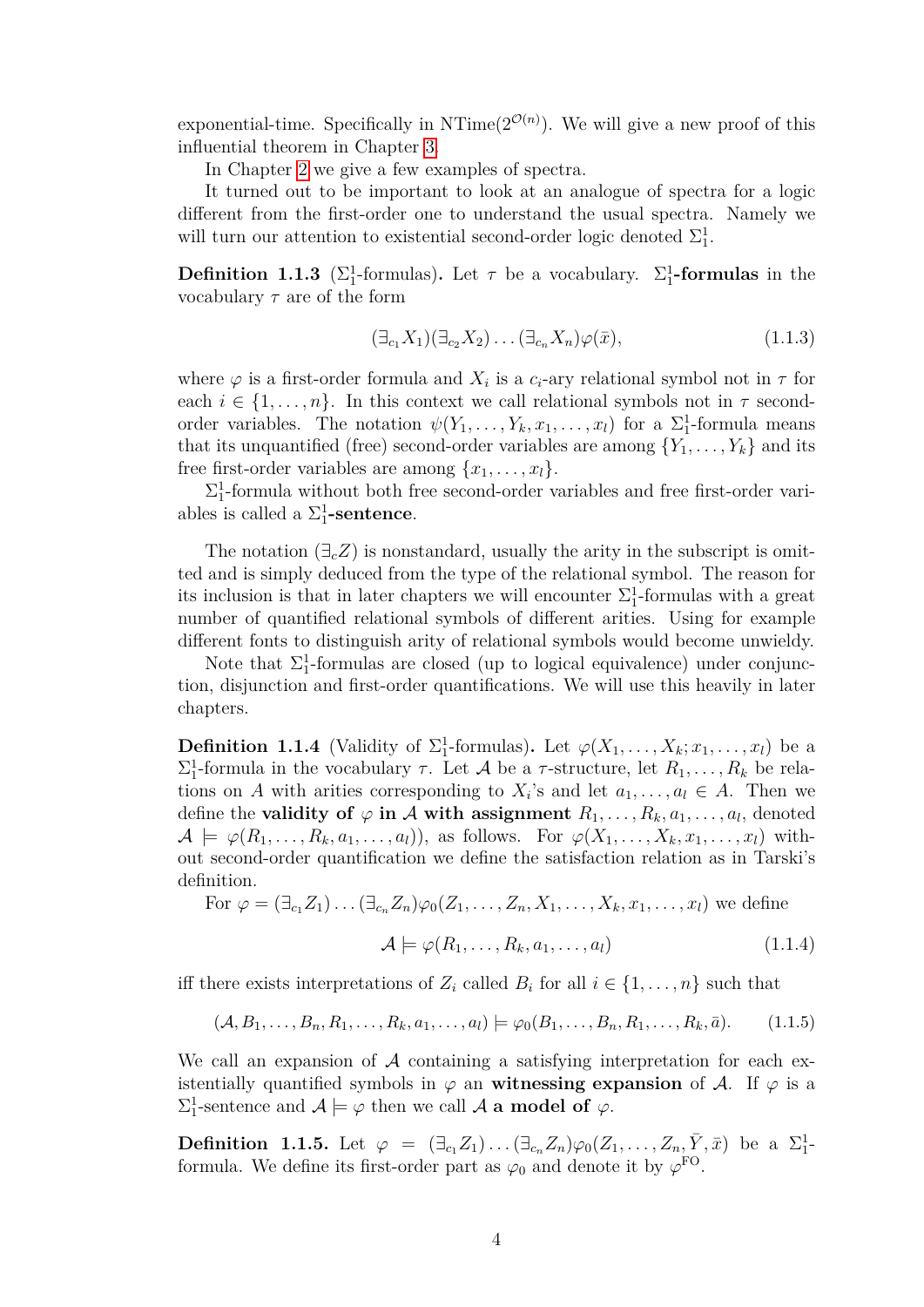For example  $(\exists_2 R)R(x, y)$  is a  $\Sigma_1^1$ -formula,  $(\exists_2 R)(\exists y)(\forall x)(R(x, y))$  is a  $\Sigma_1^1$ sentence. Many examples of models of an  $\Sigma^1_1$ -sentence come from algebra. Namely if you consider a conjunction of axioms of groups (their relational version), by existentially quantifying a unary relation, different from the singleton {1} and the whole group, that is closed under multiplication, inverses and conjugation by every element in the group, the resulting models are exactly non-simple groups. A similar construction can be carried out for local rings, solvable groups of fixed order and other notions from algebra that depend on the existence of some subset with special properties.

**Definition 1.1.6** (Generalized spectra). Let  $\varphi$  be a  $\Sigma_1^1$ -sentence in some vocabulary  $\tau$ . We define the **generalized spectrum** of  $\varphi$ 

$$
GenSpec_{\tau}(\varphi) := \{ \mathcal{A}; \mathcal{A} \models \varphi, |A| < \aleph_0 \}. \tag{1.1.6}
$$

In other words it is the class of all finite models of  $\varphi$ . We call  $\varphi$  **a defining sentence of the generalized spectrum.** As opposed to (regular) spectra, here different choices of vocabulary result in different generalized spectra. However, when the vocabulary is clear from the context we will simply write  $GenSpec(\varphi)$ .

We denote GenSpec the class of all generalized spectra. After some binary encoding of finite structures is fixed we can instead of each generalized spectrum consider the set of binary codes of its members. Fagin's theorem then characterizes GenSpec as those classes of finite structures whose set of codes is in **NP**.

An important connection to first-order spectra is that for a first-order sentence *φ* in some vocabulary *τ* if we quantify all the relational symbols in *τ* we get  $\hat{\varphi} = (\exists_{a_1} R_1) \dots (\exists_{a_k} R_k) \varphi$ . The generalized spectrum of  $\hat{\varphi}$  contains exactly the structures which contain no relations with an universe of cardinality from  $Spec(\varphi)$ . These structures will later correspond to unary encodings of numbers.

### <span id="page-8-0"></span>**1.2 Cobham's characterization of FP**

In this section we present the complexity class **FP** and Cobham's characterization of it. We will not introduce all the terminology from complexity theory and instead direct the interested reader to [\[AB09\]](#page-28-8) for an extensive explanation of the subject.

**Definition 1.2.1. FP** denotes the class of functions, with arguments and values in the set of binary words, that are computable by a polynomial-time algorithm.

We will now present a theorem proved by Cobham [\[Cob65\]](#page-28-9). It provides a recursion theory style characterization of **FP**, without referring to any formal notion of machine or computation.

For  $x \in \{0,1\}^*$  we denote its bit length by  $|x|$ .

<span id="page-8-1"></span>**Theorem 1.2.2** (Cobham [\[Cob65\]](#page-28-9))

Define *B* as the smallest class of functions that:

1. contains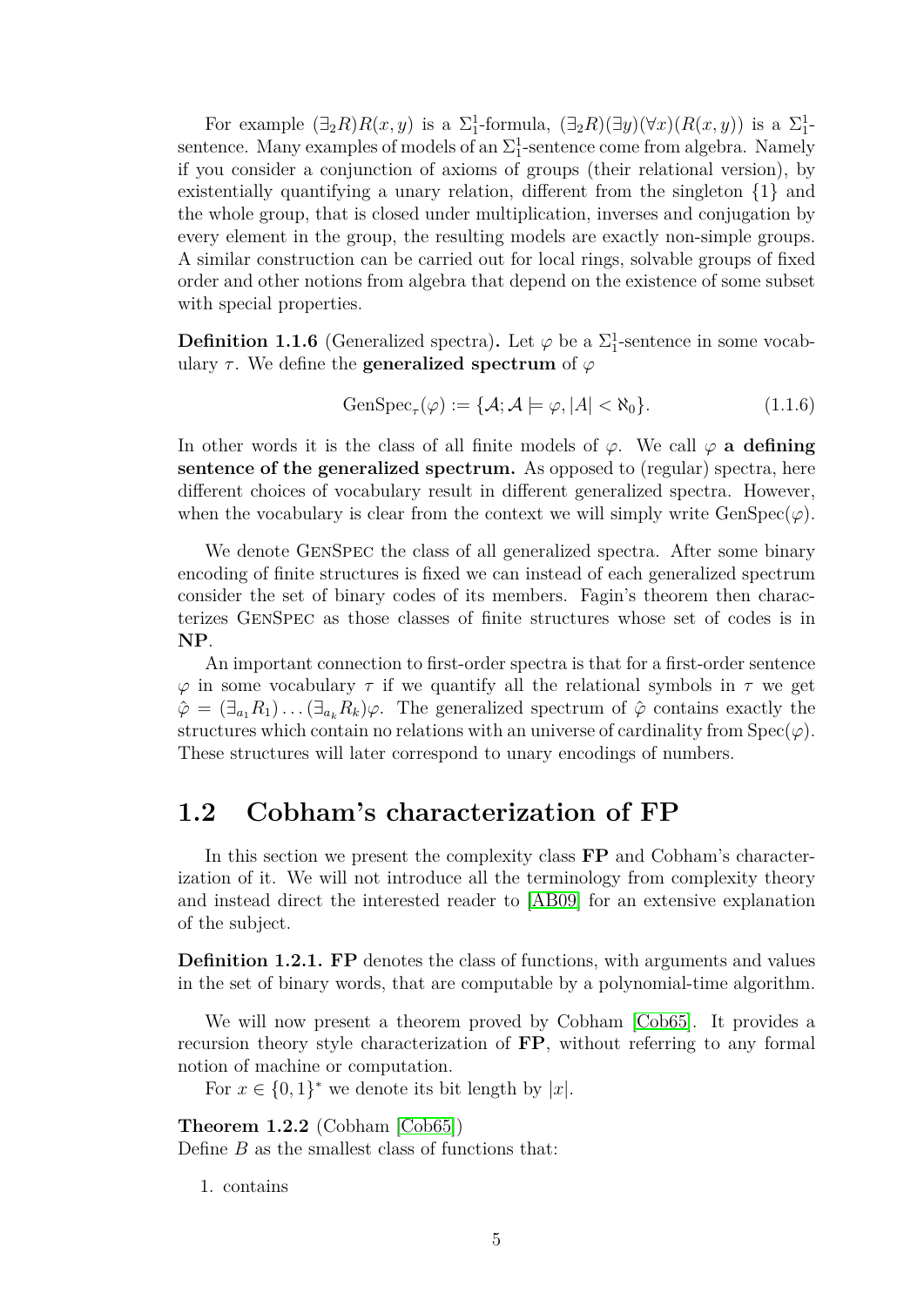- (a) successor functions  $s_i: \{0,1\}^* \to \{0,1\}^*, s_i(x) = xi$ , where  $i \in \{0,1\}$ ,
- (b) projections  $\pi_i^n : (\{0,1\}^*)^n \to \{0,1\} : (x_1, \ldots, x_n) \mapsto x_i$ , where  $n \in$  $\mathbb{N}^+, i \leq n$ ,
- (c) binary function  $x \# y := 2^{|x| \cdot |y|} = 1000 \dots 0$  $|x| \cdot |y|$  zeroes , called the smash function,
- 2. is closed under composition,
- 3. is closed under limited recursion on notation, that is, for each  $g, h_0, h_1 \in B$ , where *g* is *n*-ary and  $h_0, h_1$  (*n* + 2)-ary. If for the (*n* + 1)-ary function *f* defined as

$$
f(x_1, \ldots, x_n, 0) := g(x_1, \ldots, x_n)
$$
\n(1.2.1)

$$
f(x_1, \ldots, x_n, s_i(x)) := h_i(x_1, \ldots, x_n, x, f(x)) \tag{1.2.2}
$$

there exists  $c \in \mathbb{N}^+$  such that for all  $x_1, \ldots, x_n \in \{0, 1\}^*$ :

$$
|f(x_1, \ldots, x_n, x)| \le \max(|x_1|, \ldots, |x_n|, |x|, 2)^c, \tag{1.2.3}
$$

then  $f \in B$ .

Then  $B = \mathbf{FP}$ .

We will use this characterization in Chapter [3](#page-16-0) to prove Fagin's theorem in a way that completely avoids representing computations of machines by finite structures.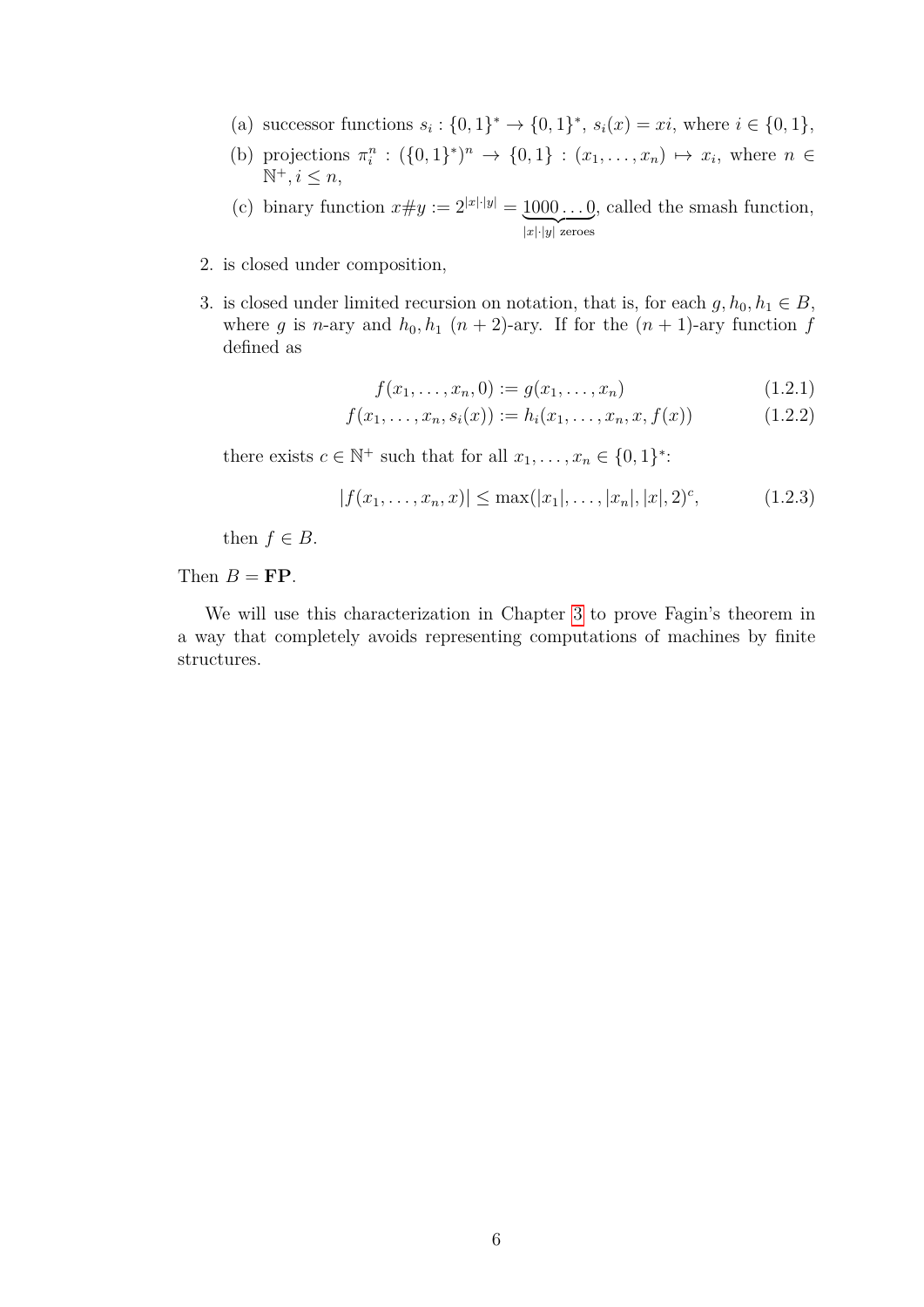## <span id="page-10-0"></span>**2. Elementary results on spectra**

### <span id="page-10-1"></span>**2.1 Interesting examples of spectra**

In this section we provide a few interesting examples of spectra and we will start with some simple ones. One of the most basic examples of spectra are finite and cofinite sets. First we consider the sentence

$$
card_k = (\exists x_1) \dots (\exists x_k) ((\bigwedge_{1 \le i < j \le k} x_i \neq x_j) \land (\forall y) (\bigvee_{1 \le i \le k} y = x_i)), \tag{2.1.1}
$$

which states that the cardinality of any model of this sentence is exactly  $k \in \mathbb{N}^+$ . Any finite set  $\{n_1, \ldots, n_m\}$  can be defined by a disjunction of all card<sub>n</sub><sup>*i*</sup>  $\in$  $\{1, \ldots, m\}$ . Any cofinite set can be defined by the negation of such a sentence.

Moreover it can be shown that spectra of  $\varnothing$ -sentences are precisely those. First note that for spectra over the empty vocabulary we have  $Spec(\neg \varphi)$  $\mathbb{N}^+ \setminus \text{Spec}(\varphi)$ . (**!** This does not hold for all vocabularies. See section [2.2](#page-13-0) for more details.) Namely, consider  $\varnothing$ -sentence  $\varphi$  such that both  $Spec(\varphi)$  and  $\mathbb{N}^+\backslash Spec(\varphi)$ are infinite then by the compactness theorem and Löwenheim-Skolem theorem we have countable structures  $\mathcal{A} \models \varphi$  and  $\mathcal{B} \models \neg \varphi$ , but those structures are necessarily isomorphic because they are just sets with no relations. A contradiction.

It follows from Fagin's theorem [3.3.1](#page-24-1) that even many "complex" sets are spectra. Fagin's theorem uses logic notions but in this chapter we shall give examples of spectra that have mathematically natural constructions.

#### <span id="page-10-2"></span>**2.1.1 Spectra based on factors**

Simple examples of spectra are the sets  $k\mathbb{N}^+$  for some  $k \in \mathbb{N}^+$ . Those are exactly the spectra of the  $\{X, Y, I\}$ -sentences

$$
\varphi_k := \operatorname{card}_k(X) \land (\forall x \in X)(\forall y \in Y)(\exists!z)(I(x, y, z)) \qquad (2.1.2)
$$
  
 
$$
\land (\forall z)(\exists!x \in X)(\exists!y \in Y)(I(x, y, z)),
$$

for some  $k \in \mathbb{N}^+$ , where

$$
card_k(X) := (\exists x_1 \in X) \dots (\exists x_k \in X) ((\bigwedge_{1 \le i < j \le k} x_i \ne x_k) \tag{2.1.3}
$$
\n
$$
\wedge (\forall y \in X) (\bigvee_{1 \le i \le k} x_i = y))
$$

which is a sentence stating that *X* has cardinality *k*. The sentence  $\varphi_k$  states that *I* is a graph of a bijection between  $X \times Y$  and the whole universe of the structure. It follows that the size of every finite model of  $\varphi_k$  is divisible by  $k$ , therefore  $Spec(\varphi_k) = k\mathbb{N}^+$ .

More interesting are the sets of the form

$$
\langle p_1, \dots, p_n \rangle_{(\mathbb{N}^+,\cdot)} = \{ \prod_{j=1}^n p_j^{i_j}; i_j \in \mathbb{N}^+ \},
$$
\n(2.1.4)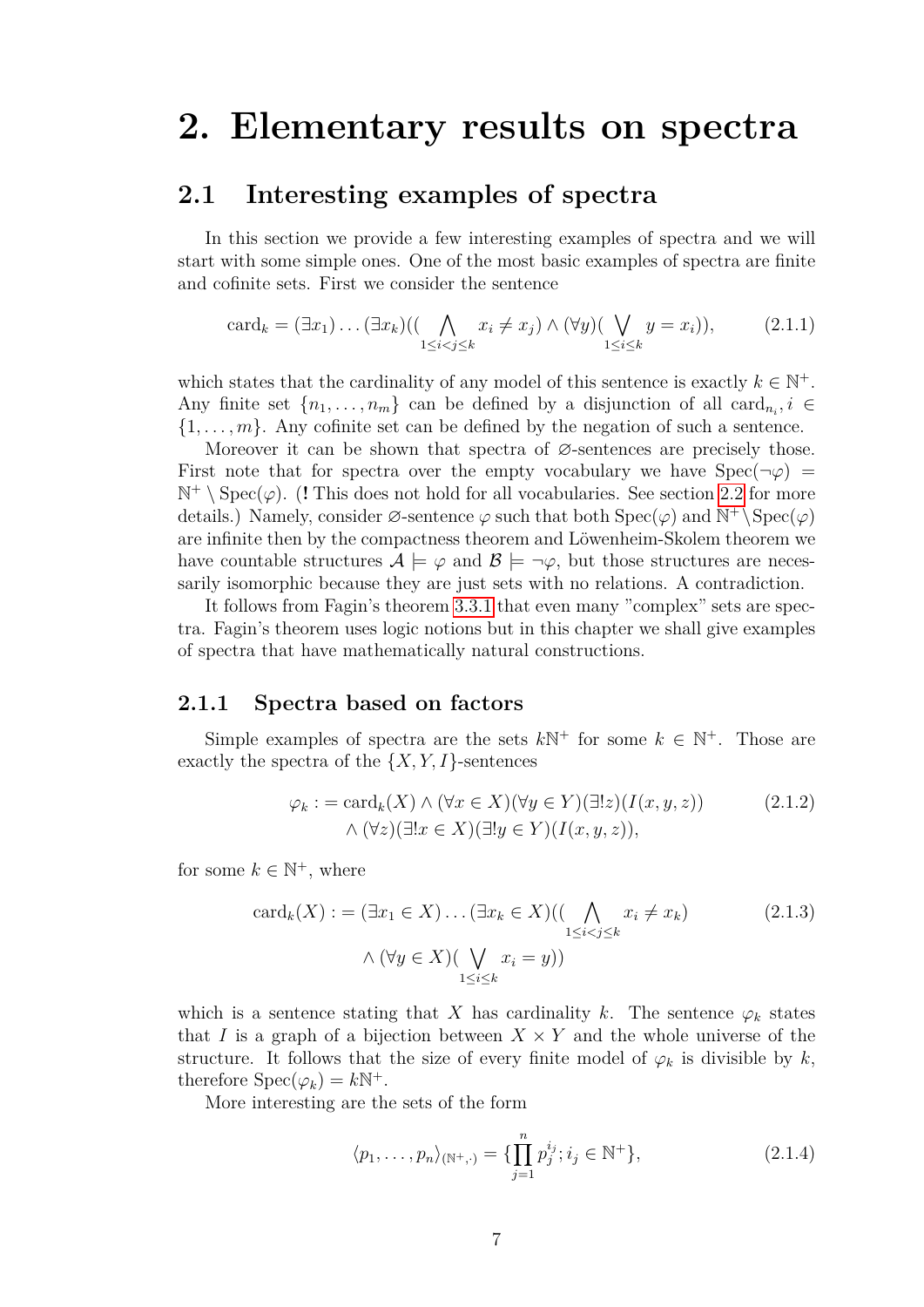where the left side denotes closure under the operation in the monoid  $(\mathbb{N}^+, \cdot)$ . Here, instead of specifying which factors *should* be present in the elements of the sets, we specify which factors *can* be present.

These cannot be proved to be spectra by an analogous argument. If we include some ternary relation  $I(x, y, z)$  in the sentence we can just state properties it needs to fulfill. This works if we want check if some mapping exists. However we need to check that every mapping fails to witness that some factor is outside of  $\{p_1, \ldots, p_n\}$ . There is no direct way to adapt the earlier simple argument.

#### **Example 2.1.1**

The sets  $\langle p_1, \ldots, p_n \rangle_{\{N^+, \ldots\}}$  are spectra.

*Proof.* We will use the fact that these sets are precisely the cardinalities of finite  $\mathbb{Z}/(p_1 \dots p_n)\mathbb{Z}$ -modules. First notice that  $\mathbb{Z}/k\mathbb{Z}$ -modules are just abelian groups satisfying the equality

<span id="page-11-2"></span><span id="page-11-1"></span><span id="page-11-0"></span>
$$
\underbrace{x + \dots + x}_{k \text{ times}} = 0. \tag{2.1.5}
$$

Now from [\(2.1.5\)](#page-11-0) we have that every element of a finite Z*/k*Z-module *M* must have order dividing *k*.

From the classification of finitely generated abelian groups, proof of which can be found in [\[Rot10\]](#page-28-10), we have that for *M* there exist primes  $p'_1, \ldots, p'_m$  and natural numbers  $i_1, \ldots, i_m$  such that  $M \cong \bigoplus_{j=1}^m \mathbb{Z}/(p'_j)^{i_j}\mathbb{Z}$ , therefore all  $(p'_j)^{i_j}$ have to divide *k*. Also a module of every needed cardinality can be constructed as a  $\bigoplus_{j=1}^o (\mathbb{Z}/p'_j \mathbb{Z})^{l_j}$  for some natural numbers  $l_1, \ldots, l_o$ .

Now we just need a sentence which axiomatizes  $\mathbb{Z}/k\mathbb{Z}$ -modules for  $k := \prod p_i$ . We consider the vocabulary  $\tau = \{A, I, N\}$ , where *A* is ternary, for the graph of addition, *I* is binary, for the graph of inverse, and *N* is unary, singling out the neutral element.

We construct the sentence  $\text{mod}_k$  as a conjunction of the universal closures of the following formulas.

$$
const_N = (\exists n)(N(n) \land (\forall m)(N(m) \to m = n))
$$
\n(2.1.6)

$$
\text{unfen}_I = (\exists y)(I(x, y) \land (\forall z)(I(x, z) \to y = z)) \tag{2.1.7}
$$

$$
\text{bifcn}_A = (\exists v)(A(x, y, v) \land (\forall w)(A(x, y, w) \to v = w))
$$
\n(2.1.8)

$$
assoc = (A(x, y, v) \land A(y, z, w)) \rightarrow (\forall u)(A(x, w, u) \leftrightarrow A(v, z, u))
$$
\n(2.1.9)

$$
neutr = N(n) \rightarrow (A(x, n, x) \land A(n, x, x))
$$
\n(2.1.10)

$$
inverse = I(x, y) \rightarrow (\forall z)(A(x, y, z) \rightarrow N(z)))
$$
\n(2.1.11)

$$
commt = A(x, y, z) \leftrightarrow A(y, x, z) \tag{2.1.12}
$$

$$
modul_k = (A(x, x, x_2) \land A(x_2, x, x_3) \land \cdots \land A(x_{k-1}, x, x_k)) \to N(x_k) \quad (2.1.13)
$$

Here [\(2.1.6\)](#page-11-1)-[\(2.1.8\)](#page-11-2) just state *N, I, A* are graphs of a constant, a unary function and a binary function respectively. The rest of the formulas are just the usual axioms of abelian groups rewritten using the graphs of the operations and the last formula is there to limit the models to  $\mathbb{Z}/k\mathbb{Z}$ -modules.

It follows that 
$$
\text{Spec}(\text{mod}_k) = \langle p_1, \ldots, p_k \rangle_{(\mathbb{N}^+,\cdot)}.
$$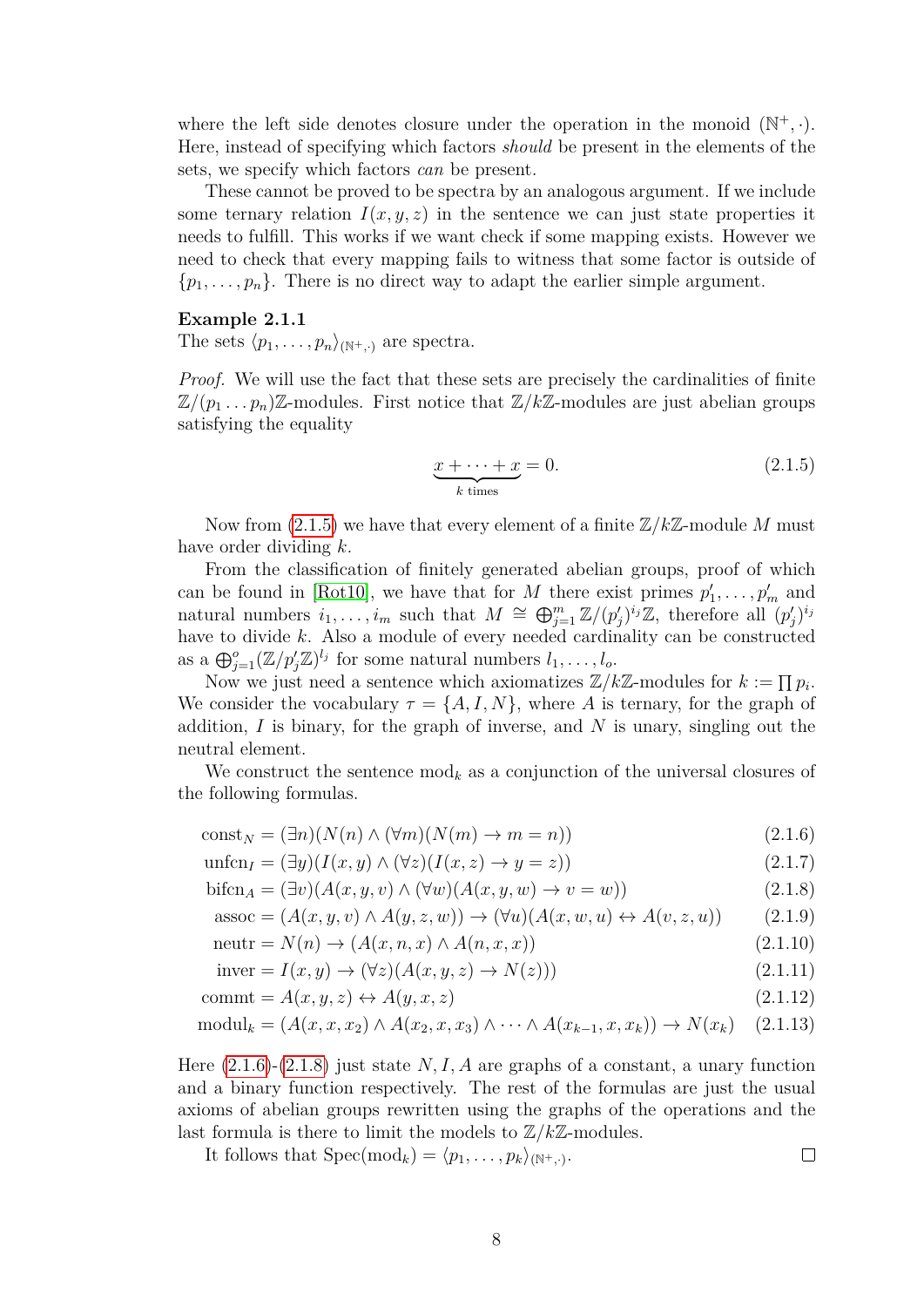|  |  |  |   | $(\alpha, \alpha)$ | $(\beta, \beta)$   |                   |
|--|--|--|---|--------------------|--------------------|-------------------|
|  |  |  |   | $\gamma$ )<br>B    | $(\gamma,\alpha)$  | $(\alpha, \beta)$ |
|  |  |  | u | . N :              | $(\alpha, \gamma)$ | $(\rho, \alpha)$  |

<span id="page-12-1"></span>Figure 2.1: 2 mutually orthogonal latin squares over the of set of size 3 and their overlap.

#### <span id="page-12-0"></span>**2.1.2 Mutually orthogonal latin squares**

In this section we will demonstrate how computationally unfeasible can individual spectra be by describing a specific spectrum for which it is unknown whether it contains number 10.

Latin square is a tuple  $(A, \cdot)$ , where  $\cdot$  is a binary operation on a finite set A, which satisfies both that  $(\forall x)(\forall z)(\exists y)(x \cdot y = z)$  and  $(\forall y)(\forall z)(\exists x)(x \cdot y = z)$ . That is if we look at the table of  $\cdot$  we have that in every row there is each element of *A* exactly once and the same for every column.

**Definition 2.1.2.** Let  $X = \{(A, \cdot_1), \ldots, (A, \cdot_k)\}\)$  be a set of latin squares over the same set *A*. We say that the latin squares in *X* are **mutually orthogonal** if the mapping  $(x, y) \mapsto (x \cdot y, \dots, x \cdot y)$  is injective.

This is equivalent to the more visual condition (see Figure [2.1\)](#page-12-1) that when you overlap all the tables of  $\cdot_i$ , for  $i \in \{1, \ldots, k\}$ , the resulting table contains no *k*-tuple twice. We will use the abbreviation **MOLS** for **mutually orthogonal latin squares**.

Mutually orthogonal latin squares are studied in combinatorics. There are many open questions surrounding them [\[CD01\]](#page-28-11). We will use this to demonstrate that membership of some number in a spectrum can be an open problem.

One of the open problems about latin squares asks what what is the maximum number of MOLS for each finite  $n = |A|$ . It is not hard to show that there cannot be more than  $n-1$  MOLS for a set of size *n*. And for  $n = p<sup>m</sup>$  for some prime number *p* and a natural number *m* it is not hard to show a general construction for achieving this upper bound using the theory of finite fields [\[Bos38\]](#page-28-12). We will call  $MOLS_k$  the set of all cardinalities of sets A that permit the existence k mutually orthogonal latin squares.

#### **Example 2.1.3**

 $\text{MOLS}_k$  is a spectrum for each  $k \in \mathbb{N}^+$ .

*Proof.* This can be shown by directly writing down the axioms for tables of  $\cdot_1, \ldots, \cdot_k$ . Again, we will introduce a couple of formulas and consider the sentence mols<sub>k</sub> as a conjunction of the universal closures of those formulas. We will use the vocabulary  $\{M_1, \ldots, M_k\}$  of ternary relational symbols representing the graphs of the individual operations. For each  $i \in \{1, \ldots, k\}$  we put

$$
\text{bifcn}_{M_i} = (\exists v)(M_i(x, y, v) \land (\forall w)(M_i(x, y, w) \to v = w)) \tag{2.1.14}
$$

$$
\text{ldiv}_{M_i} = (\exists x)(M_i(x, y, z) \land (\forall x')(M_i(x', y, z) \to x = x')) \tag{2.1.15}
$$

$$
\operatorname{rdiv}_{M_i} = (\exists y)(M_i(x, y, z) \land (\forall y')(M_i(x, y', z) \to y = y')) \tag{2.1.16}
$$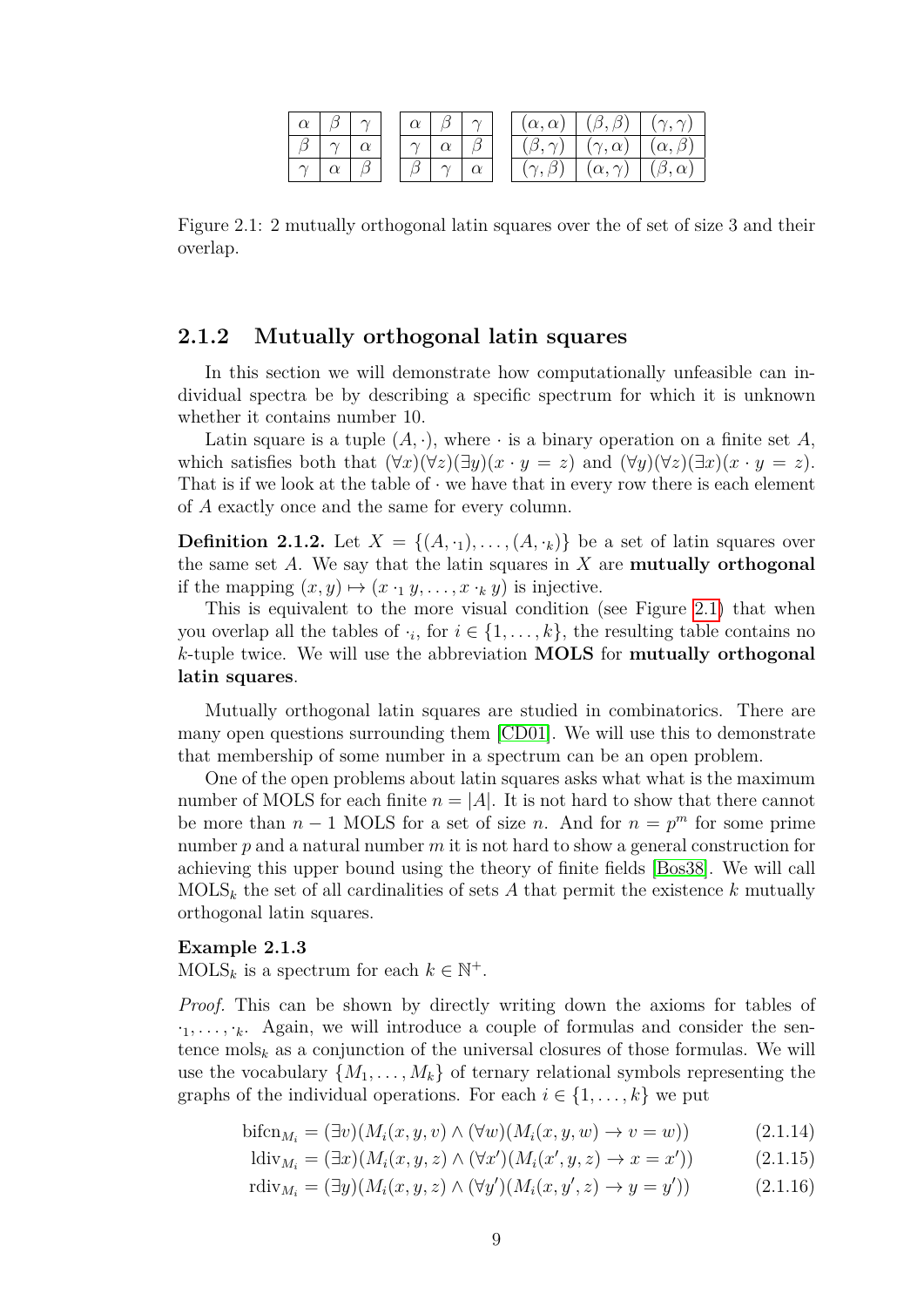The universal closures of these formulas just state that *M<sup>i</sup>* is a graph of a binary function that satisfies both axioms of latin squares.

Now for the mutual orthogonality we put

$$
\begin{aligned} \text{orth} &= \bigwedge_{1 \le i \le k} (M_i(x, y, z_i) \to \qquad (2.1.17) \\ & (\forall x') (\forall y') (\bigwedge_{1 \le i \le k} M_i(x', y', z_i) \to (x = x' \land y = y'))). \end{aligned}
$$

It is clear that models of mols*<sup>k</sup>* are tables of *k* mutually orthogonal latin square operations. That is  $MOLS_k = Spec(mols_k)$ .  $\Box$ 

 $MOLS_k$  always contains every prime power greater than  $k-1$ . What other elements are in these sets is a subject of active research. For example, it is unknown whether there exist three mutually orthogonal latin squares on a 10 element set [\[CD01\]](#page-28-11). In other words

$$
10 \stackrel{?}{\in} \text{Spec}(\text{mols}_3) \tag{2.1.18}
$$

is an open question.

### <span id="page-13-0"></span>**2.2 Operations on spectra**

A natural idea is to start with a few simple spectra and generate more complex ones using some operations that result in potentially new spectra.

#### <span id="page-13-1"></span>**2.2.1 Set operations on spectra**

#### **Lemma 2.2.1**

Let  $A, B \in$  Spec, then  $A \cup B \in$  Spec and  $A \cap B \in$  Spec.

*Proof.* We assume that  $A = \text{Spec}(\varphi_A)$   $B = \text{Spec}(\varphi_B)$ . It is not hard to see that  $Spec(\varphi_A \vee \varphi_B) = A \cup B$ .

For  $A \cap B$  we have to be a bit more careful. If we have  $A \models \varphi_A$  and  $B \models \varphi_B$  of size *n*, the sentence  $\varphi_A \wedge \varphi_B$  might be unsatisfiable if the vocabularies of  $\varphi_A$  and  $\varphi_B$  are not disjoint. This can be fixed by constructing a sentence  $\varphi'_B$  by replacing each relational symbol in it by some symbol of the same arity which is not used in  $\varphi_A$ . Then  $Spec(\varphi_A \wedge \varphi_B') = A \cap B$ , since you can construct each model of  $\varphi_A \wedge \varphi'_B$  by superposing a model of  $\varphi_A$  on a model of  $\varphi_B$  of the same cardinality. On the other hand from each model of  $\varphi_A \wedge \varphi'_B$  we can just take reducts to the vocabularies of  $\varphi_A$  and  $\varphi'_B$ . П

A natural question becomes whether or not is the class of spectra closed under complementation. That is whether for every  $\varphi$  we have that  $\mathbb{N}^+ \setminus \text{Spec}(\varphi)$  is a spectrum. A first guess would be to check whether  $Spec(\neg \varphi) = \mathbb{N}^+ \setminus Spec(\varphi)$ . However, this is not true in general.

Let  $\varphi$  be a conjunction of the universal closures of axioms of fields. Then  $Spec(\varphi) = \{p^m; p \text{ a prime and } m \in \mathbb{N}^+\}.$  However,

$$
Spec(\neg \varphi) = \mathbb{N}^+ \supsetneq \mathbb{N}^+ \setminus Spec(\varphi).
$$
 (2.2.1)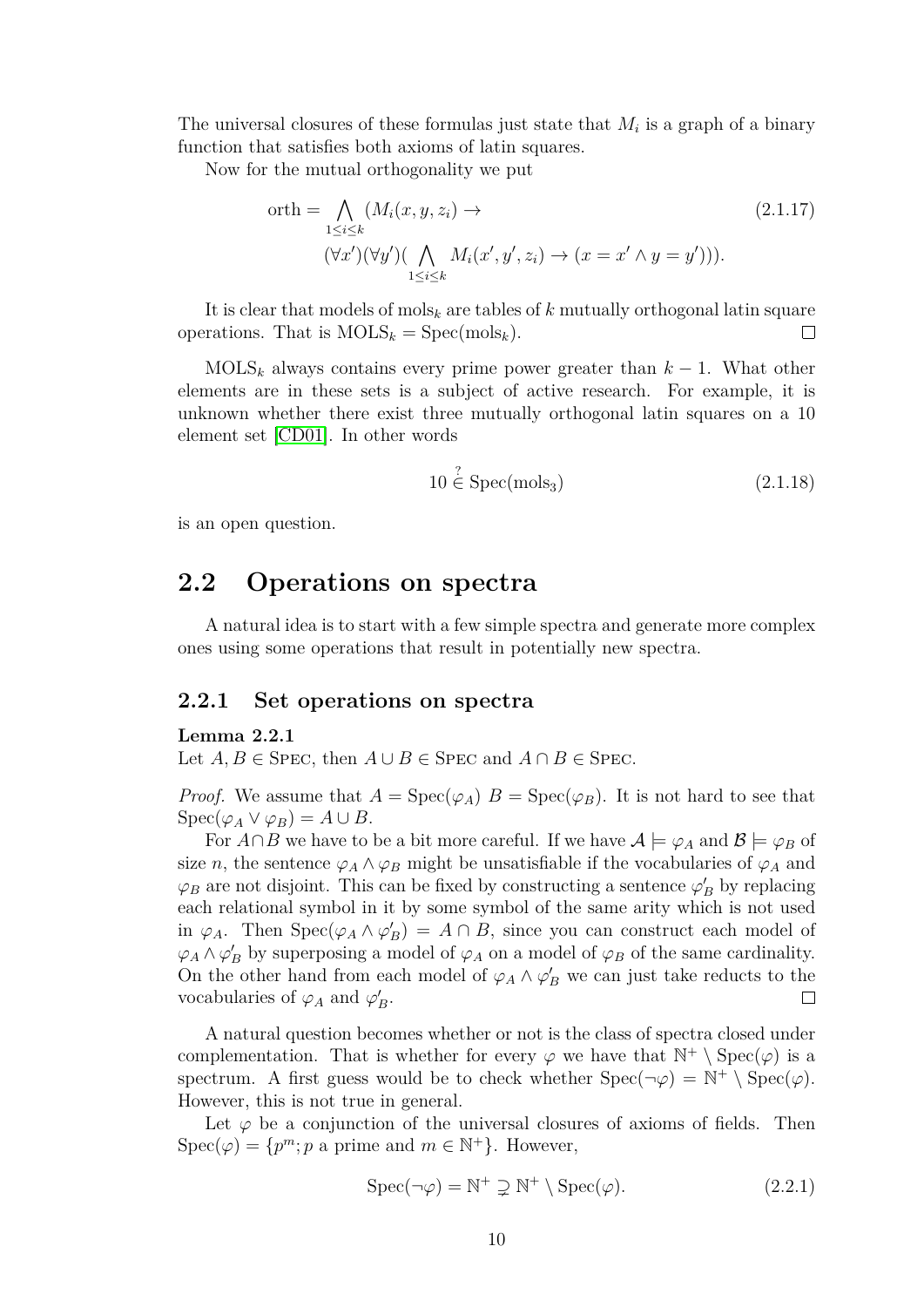This is because for each cardinality we can pick an interpretation such that the resulting structure would not be a finite field.

In general Spec( $\neg \varphi$ )  $\supseteq \mathbb{N}^+ \setminus \text{Spec}(\varphi)$  since for every structure A of size  $m \notin \mathbb{N}$  $Spec(\varphi)$  we have that  $\mathcal{A} \not\models \varphi$  therefore  $\mathcal{A} \models \neg \varphi$ .

Whether spectra are closed under complementation is actually an open question. For this thesis it is actually **the open question**. It is called the **Asser's Spectrum problem**.

**Conjecture 2.2.2** (Asser's spectrum problem) Spectra are not closed under complementation.

If this conjecture were to be proven it would have vast consequences in com-plexity theory. From Corollary [3.3.2](#page-25-1) which states that  $SPEC = NE$  it follows that if the conjecture was proved to be true we would also get  $NE \neq \text{coNE}$ . Since deterministic complexity classes are closed under complementation, we get  $\mathbf{E} \neq \mathbf{NE}$  and it is well-known this implies that  $\mathbf{P} \neq \mathbf{NP}$ .

One way to see that  $\mathbf{E} \neq \mathbf{NE} \Rightarrow \mathbf{P} \neq \mathbf{NP}$  is to consider  $\mathbf{NP}_1$  the class of all **NP** languages that contain only words over the unary alphabet {1}. The only information each word in such a language gives is the number of ones in it. We will call these tally languages. Given a binary word  $w$ , we denote by  $1^w$  the unary word whose length is the number represented by *w*. Note that if  $n = |w|$ , the length of  $1^w$  is proportional to  $2^n$ . Hence algorithms running in  $2^{\mathcal{O}(n)}$ -time on binary words correspond to algorithms that run in polynomial-time on the unary representations of words  $1^w$ . Therefore  $L \in \mathbf{NE} \Leftrightarrow L_1 \in \mathbf{NP}$  and analogously  $L \in \mathbf{E} \Leftrightarrow L_1 \in \mathbf{P}$ , where  $L_1$  is the tally representation of the language *L*.

Now if the conjecture were to be proven and as a corollary we had some language  $L \in \mathbf{NE} \setminus \mathbf{E}$  then we would have  $L_1 \in \mathbf{NP} \setminus \mathbf{P}$  which would mean that  $P \neq NP$  which is a fundamental problem in mathematics.

To summarize: if we expect the solution of Asser's spectrum problem to be negative then the problem is at least as hard as proving  $P \neq NP$ .

#### <span id="page-14-0"></span>**2.2.2 Arithmetical operations on spectra**

Since spectra are subsets of natural numbers it is also possible to consider adding and multiplying spectra element-wise.

#### **Lemma 2.2.3**

Let  $A, B \in$  SPEC, then

$$
A + B = \{a + b; a \in A, b \in B\} \in \text{SPEC} \tag{2.2.2}
$$

$$
A \cdot B = \{a \cdot b; a \in A, b \in B\} \in \text{SPEC.} \tag{2.2.3}
$$

*Proof.* We assume that  $Spec(\varphi_A) = A$  and  $Spec(\varphi_B) = B$  and that  $\tau_A$  is a vocabulary of  $\varphi_A$  and  $\tau_B$  of  $\varphi_B$ .

For the addition we consider the vocabulary  $\tau_{+} = \{X, Y\} \cup \tau_A \cup \tau_B$  where *X* and *Y* are unary relational symbols. Now we define

$$
\varphi_{A+B} = (\forall x)(X(x) \not\equiv Y(x)) \land \varphi_A^X \land \varphi_B^Y,\tag{2.2.4}
$$

where the notation  $\psi^Z$  for a sentence  $\psi$  and a unary relational symbol *Z* is the relativization of  $\psi$  to Z and is defined by replacing every quantifier ( $\forall v$ ) by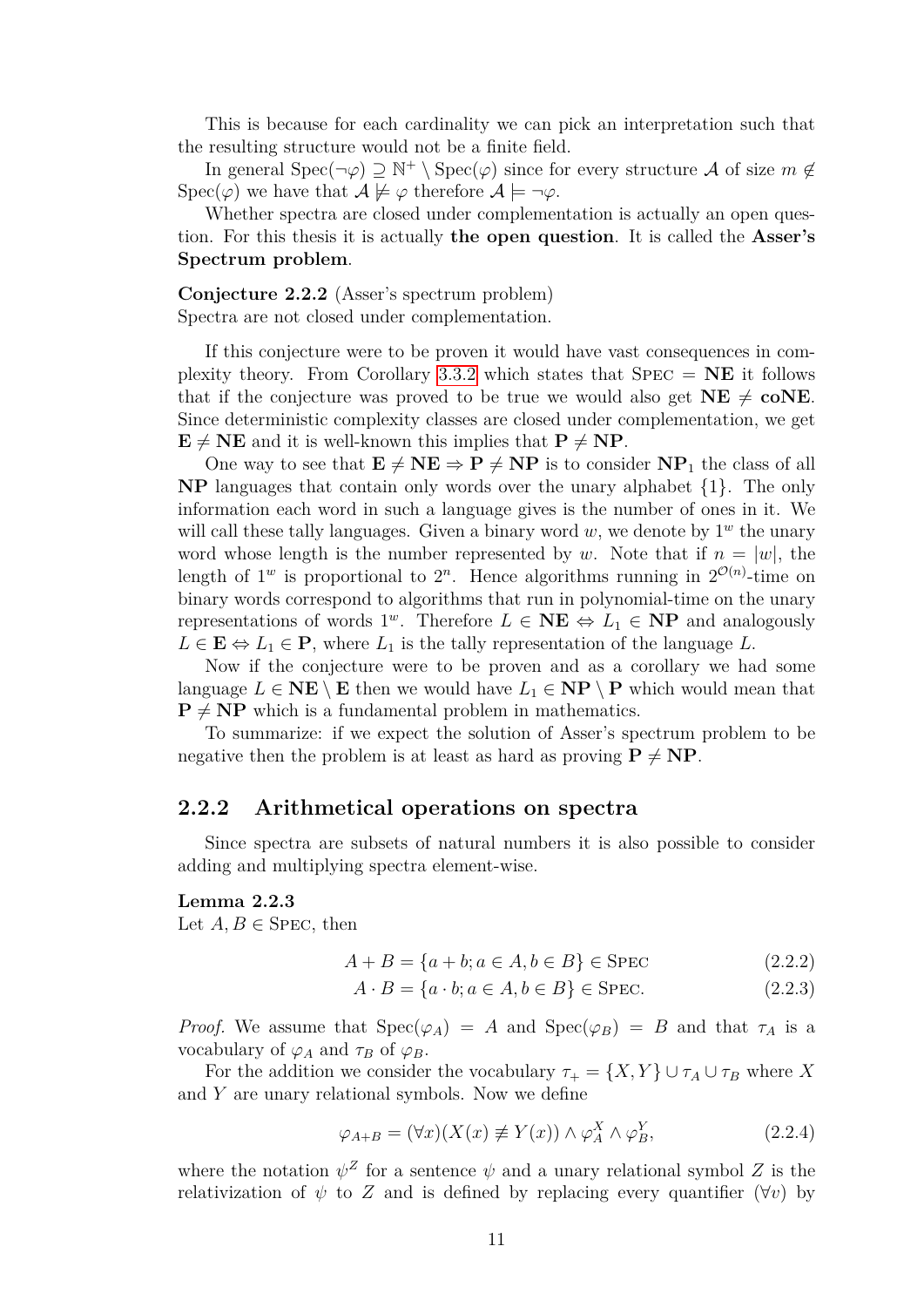( $\forall v \in Z$ ) and ( $\exists v$ ) by ( $\exists v \in Z$ ). The models of  $\varphi_{A+B}$  are precisely the disjoint unions of pairs of a model of  $\varphi_A$  and a model of  $\varphi_B$ . Therefore  $Spec(\varphi_{A+B})$  $A + B$ .

Now for the multiplication we consider the vocabulary  $\tau = \{B, X, Y\} \cup \tau_A \cup \tau_B$ where *X* and *Y* are as before and *B* is a ternary relational symbol and define

$$
\varphi_{A \cdot B} = (\forall x \in X)(x \notin Y) \land (\forall y \in Y)(y \notin X) \land \tau_A^X \land \tau_B^Y
$$
  
\n
$$
\land (\forall x \in X)(\forall y \in Y)(\exists!z)(B(x, y, z))
$$
  
\n
$$
\land (\forall z)(\exists!x \in X)(\exists!y \in Y)(B(x, y, z))).
$$
\n(2.2.5)

The finite models of  $\varphi_{A,B}$  are precisely those finite *τ*-structures A that contain the disjoint union of a model of  $\varphi_A$  with universe  $X^{\mathcal{A}}$  and a model of  $\varphi_B$  with universe  $Y^{\mathcal{A}}$  such that the whole universe of  $\mathcal{A}$  is in bijection with  $X^{\mathcal{A}} \times Y^{\mathcal{A}}$  and  $B^{\mathcal{A}}$  is a graph of the bijection. It follows that  $Spec(\varphi_{A,B}) = A \cdot B$ . П

This lemma can be used multiple times to combine more than two spectra. The following corollary can be proved in a simmilar manner.

#### **Corollary 2.2.4**

Let  $p \in \mathbb{N}^+[x_1,\ldots,x_n]$  be a polynomial and  $X_1,\ldots,X_n \in \text{Spec}$ . Then

$$
p(X_1, ..., X_n) = \{p(a_1, ..., a_n); a_i \in X_i\} \in \text{SPEC.}
$$
\n(2.2.6)

Now we know that spectra are closed under union, intersection, element-wise addition and multiplication and also under every polynomial mapping. From this and the fact that (co)finite sets of natural numbers are spectra we get many examples of spectra. Numbers congruent to *j* mod *k*, squares, cubes, numbers that are both squares and cubes, fourth-powers and so on.

What other operations on spectra result in spectra? It turns out that spectra are closed under every non-decreasing exponential-time function. See Corollary [3.4.2](#page-26-0) for more details.

In the next chapter we define a new notion of  $\Sigma_1^1$ -definable functions which generalizes all of these classes of operations. We prove that  $\Sigma_1^1$ -definable function are closed under composition (with some mild assumptions) and under a form of iteration as in Cobham's theorem. We use this to prove Fagin's theorem and hence also the Jones-Selman characterization of spectra as **NE** sets.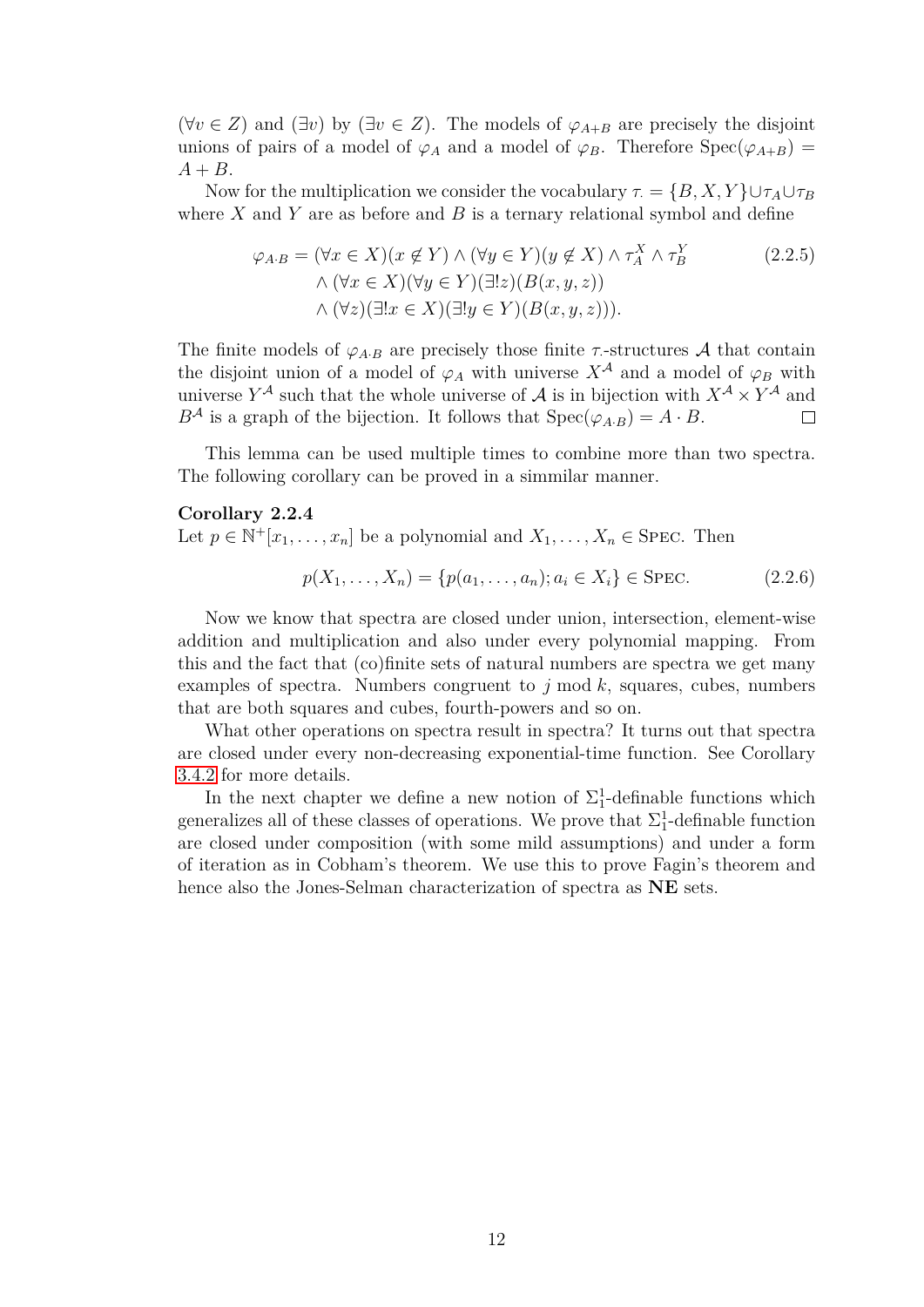## <span id="page-16-0"></span>**3.**  $\Sigma_1^1$ 1 **-definable functions**

To study iterations of operations on spectra it appears to be more natural to aim first at characterizing generalized spectra. In this chapter we define  $\Sigma_1^1$ definable functions. We will use Cobham's theorem [1.2.2](#page-8-1) to show that all functions in  $\mathbf{FP}$  are  $\Sigma_1^1$ -definable and we will then use it to give a new proof of Fagin's theorem. We later show in what sense are  $\Sigma_1^1$ -definable functions a generalization of the earlier examples of operations on Spec.

### <span id="page-16-1"></span>**3.1 Basic notions**

**Definition 3.1.1** (Coding binary words by relations). Let  $(A, \leq)$  be a finite linearly ordered set, let  $\langle n \rangle$  be the lexicographical ordering on  $A^n$  and let  $R \subseteq A^n$ be nonempty. We define the binary word coded by the relation  $R$  as  $*R \in \{0,1\}^*$ such that

$$
|\ast R| = \text{ord}(\max_{\lt^m} R) \tag{3.1.1}
$$

$$
*R_i = \chi_R(\text{ord}^{-1}(i)), \text{ for } i \in \{0, \dots, |*R|-1\},\tag{3.1.2}
$$

where  $\chi_R$  is the characteristic function of *R* and ord :  $A^n \cong \{0, \ldots, |*R|-1\}$  is an order preserving bijection and  $*R_i$  is the *i*-th bit of  $*R$ .

**Definition 3.1.2** ( $\Sigma_1^1$ -definable function). We say  $f: (\{0,1\}^*)^k \to \{0,1\}^*$  is  $\Sigma_1^1$ definable iff there exist  $\Sigma_1^1$ -sentence  $\theta_f$  in the vocabulary  $\tau := \{U_1, \ldots, U_k, V, \langle\}$ , where  $U_1, \ldots, U_k, V$  are unary relational symbols,  $\lt$  is a binary relational symbol and for every  $\tau$ -structure A with nonempty interpretations of  $\tau$ , where  $\lt^{\mathcal{A}}$  is an linear ordering, we have

$$
\mathcal{A} \models \theta_f(U_1, \dots, U_k, V, <) \tag{3.1.3}
$$

iff

$$
f(*U_1^{\mathcal{A}}, \dots, *U_k^{\mathcal{A}}) = *V^{\mathcal{A}}.
$$
\n(3.1.4)

We call  $\theta_f$  **a defining**  $\Sigma_1^1$ -sentence of the function f. We denote the set of all  $\Sigma_1^1$ -definable functions  $\mathbf{F}\Sigma_1^1$ .

Many functions in mathematics are defined by recursion. E.g. multiplication as repeated addition and exponentiation as repeated multiplication. We want to be able to imitate similar recursions while constructing  $\Sigma^1_1$ -defining formulas. The following lemma helps us define functions by defining each of their intermediate values in such a recursive scheme.

<span id="page-16-3"></span>**Lemma 3.1.3** (Indexed relational symbols are "substitutable")

Let  $\theta(\bar{x})$  be an  $\{S_1, \ldots, S_k, R\}$ -formula, where *R* is *c*-ary relational symbol. Then there exists  $\{S_1, \ldots, S_k, R_-\}$ -formula  $\psi(\bar{x}, y)$ , where  $R_-$  is  $(c+1)$ -ary such that for each  $\{S_1, \ldots, S_k, R_-\}$ -structure A and  $\bar{a}, i \in A$ 

<span id="page-16-2"></span>
$$
\mathcal{A} \models \psi(\bar{a}, i) \Leftrightarrow (A, S_1^{\mathcal{A}}, \dots, S_k^{\mathcal{A}}, R_i^{\mathcal{A}}) \models \theta(\bar{a}), \tag{3.1.5}
$$

where  $R_i^{\mathcal{A}} := \{(x_2, \ldots, x_{c+1}); (i, x_2, \ldots, x_{c+1}) \in R_-^{\mathcal{A}}\}.$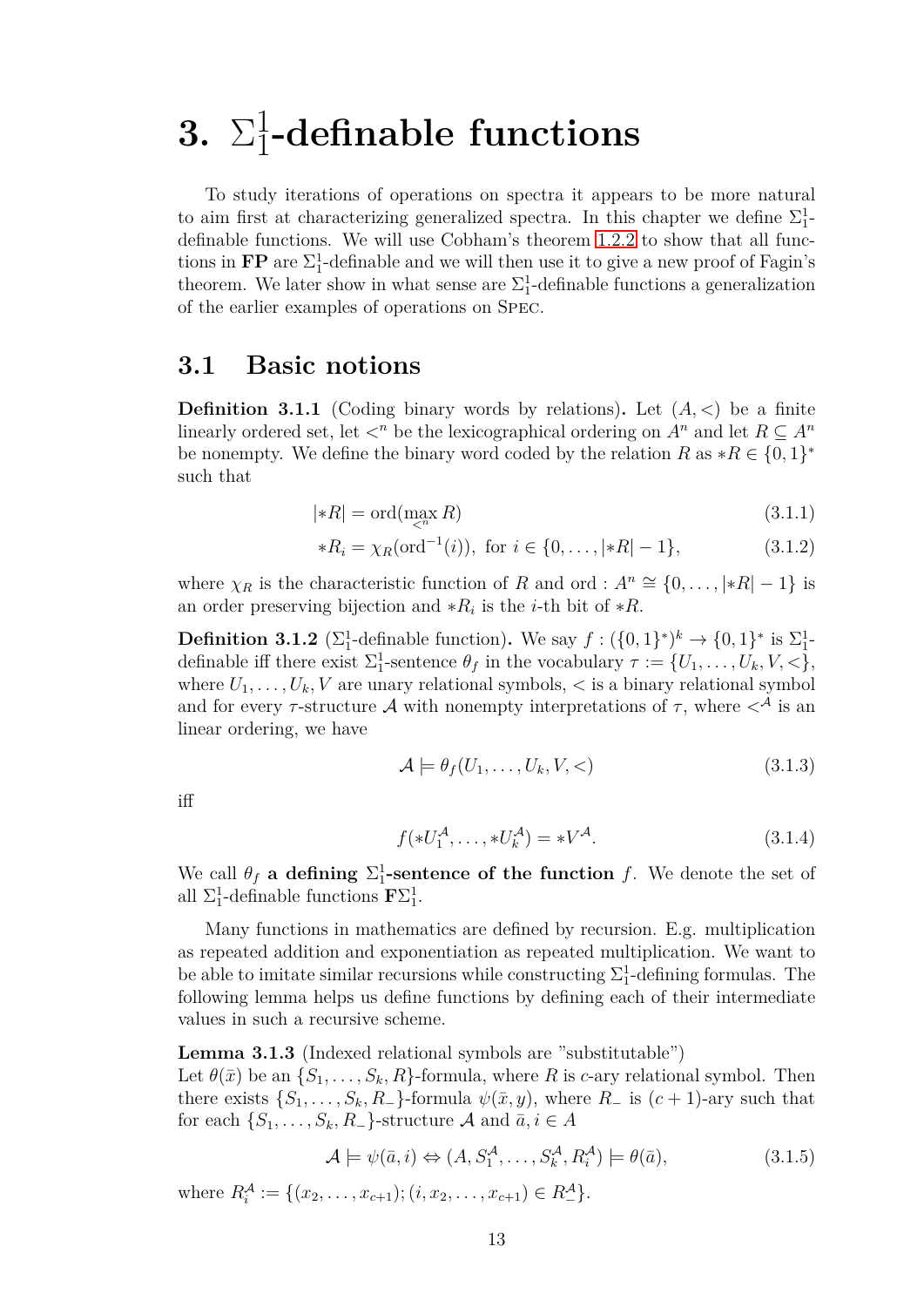*Proof.* (sketch) We can define a translation  $(-)'$  solely on atomic formulas as

$$
(-)' : \varphi(\bar{z}) \mapsto \begin{cases} R_{-}(y, \bar{z}) & \varphi = R(\bar{z}) \\ \varphi(\bar{z}) & \text{otherwise} \end{cases}
$$
 (3.1.6)

and let it commute with all logical connectives and quantifiers. It is not hard to see that by putting  $\psi := \theta'$  we have [\(3.1.5\)](#page-16-2).  $\Box$ 

#### <span id="page-17-1"></span>**Lemma 3.1.4**

The following functions are  $\Sigma_1^1$ -definable:

- $(i)$   $(x, y) \mapsto x + y$
- (ii)  $(x, y) \mapsto x \cdot y$
- (iii)  $x \mapsto \lfloor \frac{x}{2} \rfloor$
- $(iv)$   $x \mapsto |\sqrt{x}|$
- $(v)$   $(x, y) \mapsto \lfloor \frac{x}{y} \rfloor$
- (vi)  $\exp: x \mapsto 2^x$ .

*Proof.* (sketch) We shall only outline the proof since the details are easy to fill. We can also assume that the underlying set of each model is just a finite initial segment of  $\mathbb{N}^+$  with its natural ordering.

The function (i) can be  $\Sigma_1^1$ -defined in an analogous way to how boolean circuit for an adder is implemented. That is, for each two bits we compute their addition that is their XOR and their carry and use that carry for the addition of the next two bits. The carry can be "stored" in another unary relation with symbol *C* which we can existentially quantify.

For (ii) we can formalize the grade-school multiplication algorithm. We use the  $\Sigma_1^1$ -formula for (i) to compute the intermediate results. For "storing" them we can use Lemma [3.1.3](#page-16-3) and existentially quantify a binary relation with symbol *M*<sup>−</sup> which would be for each element *a* understood as the *a*-th unary relation denoted  $M_a$ . Then we can set the output relation with symbol  $V$  to be equal to the last of  $M_a$ 's.

The (iii) - (v) can be  $\Sigma_1^1$ -defined analogously using the  $\Sigma_1^1$ -defining formulas for (i) and (ii).

To  $\Sigma_1^1$ -define (vi) we can use the same technique as in (ii) only on the  $\Sigma_1^1$ formula from (ii) itself by existentially quantifying a binary relation *E*<sup>−</sup> treated as an indexed tuple of unary relations, such that *E<sup>a</sup>* would be understood as a unary relation symbol coding  $2^a$ . We can then set  $V$  to be interpreted the same as  $E_x$ , where U codes the binary code of number x. Singling out the element x coded by *U* can be also done iteratively.  $\Box$ 

#### <span id="page-17-0"></span>**3.2** Σ 1 1 **-definability of FP**

Note that the last item in Lemma [3.1.4](#page-17-1) implies that  $\mathbf{F}\Sigma_1^1$  is not contained in **FP**. However, in this section we prove that  $\mathbf{F} \Sigma_1^1$  contains **FP**. We will do so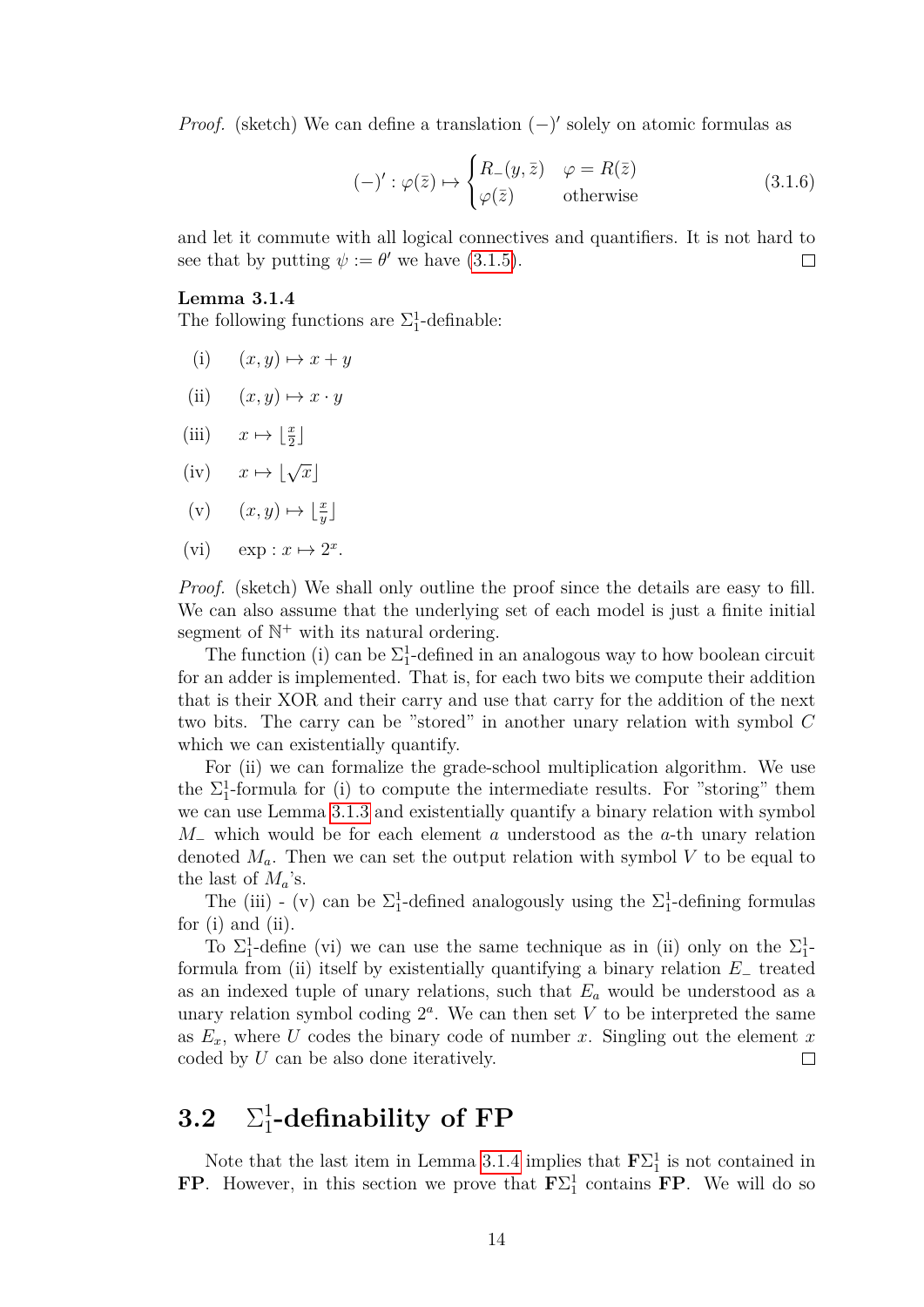in a series of lemmas and theorems. We show that a subset of  $\mathbf{F}\Sigma_1^1$  satisfies the conditions from Theorem [1.2.2](#page-8-1) by finding a bit more general conditions for composing  $\Sigma_1^1$ -definable functions and constructing  $\Sigma_1^1$ -definable functions by limited recusion on notation.

We start by showing that the generating functions of  $\mathbf{FP}$  are  $\Sigma_1^1$ -definable.

#### <span id="page-18-1"></span>**Lemma 3.2.1**

The following functions are  $\Sigma_1^1$ -definable:

1.  $s_i: x \mapsto xi$ , where  $i \in \{0, 1\}$ 2.  $\pi_i^k : (x_1, \ldots, x_k) \mapsto (x_i)$ , where  $i \in \{1, \ldots, k\}$ 3.  $\#:(x,y)\mapsto 2^{|x|\cdot|y|}$ 

*Proof.* For  $s_i$  we put the  $\Sigma_1^1$ -defining sentence to be

$$
\theta_{1,i} = (\exists_2 S)(\forall x)(\forall y)(S(x, y) \leftrightarrow (x < y \land (\forall z < y)(z \le x)))
$$
\n
$$
\land (\forall x)(x \in V \leftrightarrow (\forall x < y \land (\forall z < y)(z \le x)))
$$
\n
$$
\lor (\forall x)(x \in U \land x < \text{max } U)
$$
\n
$$
\lor (x = \text{max } U \land x =_i x)
$$
\n
$$
\lor (\forall y)(S(\text{max } U, y) \rightarrow x = y)),
$$
\n(3.2.1)

where  $=$ <sub>*i*</sub> denotes = for  $i = 1$  and  $\neq$  for  $i = 0$ . The sentence formalizes that  $*V$ is one bit longer that ∗*U* and that the rightmost bit is *i*.

 $\pi_i^k$  can be  $\Sigma_1^1$ -defined by the formula  $\theta_{2,i}^k = (\forall x)(V(x) \leftrightarrow U_i(x)).$ The smash function  $\#$  can be  $\Sigma_1^1$ -defined by the sentence

$$
\theta_3 := (\exists_3 B)((\forall u_1 < \max U_1)(\forall u_2 < \max U_2)(\exists! v < \max V)(B(u_1, u_2, v)) \qquad (3.2.2)
$$
\n
$$
\wedge (\forall v < \max V)(\exists! u_1 < \max U_1)(\exists! u_2 < \max U_2)(B(u_1, u_2, v))
$$
\n
$$
\wedge (\forall v \in V)((v < \max V) \to (\forall w)(v \le w))).
$$

The first two lines just state that *B* is the graph of a bijective function from the cartesian product of bits of  $*U_1$  and  $*U_2$  to the bits of  $*V$  and the last line states that the first bit of  $*V$  is the only one with value 1, therefore  $*V$  is of the form  $10...00.$  $\Box$ 

We would now like to show that  $\Sigma_1^1$ -definable functions are closed under composition and limited recursion on notation. We would like to prove it in a straightforward way by essentially composing their graphs and using the conjunction of the given  $\Sigma_1^1$ -defining formulas. However the intermediate values can be longer than the model can encode by a unary relation. In limited recursion on notation the intermediate values are bounded in length by a polynomial in the length of inputs and we can use relations of higher arities to encode them. Now follows a lemma of a technical nature which solves this issue by allowing us to use  $\Sigma_1^1$ -defining formulas for relational symbols with higher arities. Interpretation of these can then code polynomially long words.

#### <span id="page-18-0"></span>**Lemma 3.2.2** (Inflating arities)

Let  $\theta_f$   $\sum_{1}^1$ -define the function  $f(x_1, \ldots, x_k)$  and  $c \in \mathbb{N}$ Let  $\tilde{\tau}$  :=  $\{\tilde{U}_1, \ldots, \tilde{U}_k, \tilde{V}, \leq \}$  such that relational symbols of  $\tilde{\tau}$  are all *c*-ary except  $\leq$  which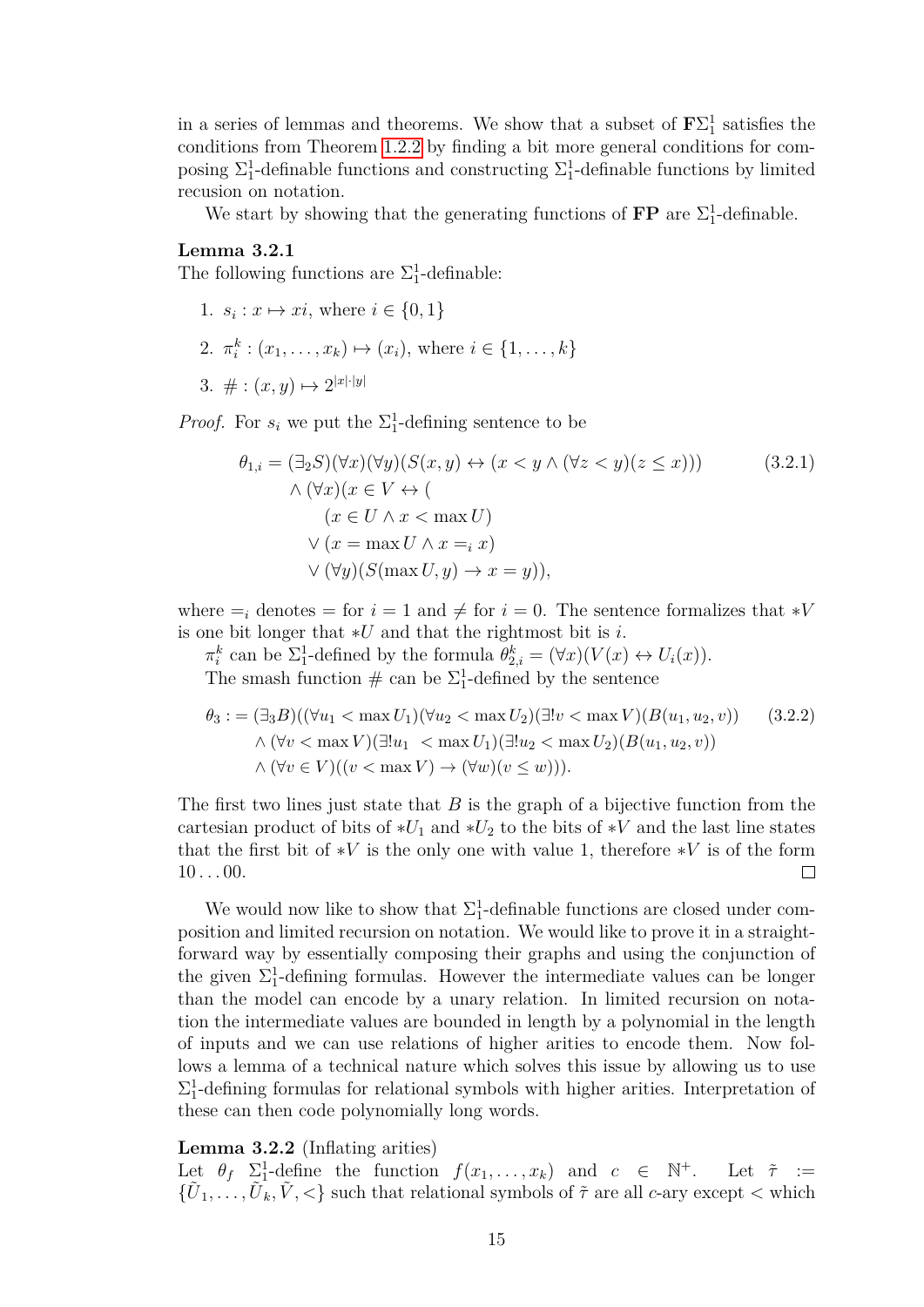is binary. Then there exists a  $\Sigma_1^1$ -sentence  $\theta_f^{(c)}$  $f_f^{(c)}$  in the vocabulary  $\tilde{\tau}$  and for each *τ*˜-structure A linearly ordered by *<*<sup>A</sup>:

$$
\mathcal{A} \models \theta_f^{(c)}(\tilde{U}_1, \dots, \tilde{U}_k, \tilde{V}) \Leftrightarrow f(*\tilde{U}_1^{\mathcal{A}}, \dots, *\tilde{U}_k^{\mathcal{A}}) = *\tilde{V}^{\mathcal{A}}.
$$
 (3.2.3)

*Proof.* We define the translation  $(-)^{(c)}$  on  $\Sigma_1^1$ -formulas in the vocabulary  $\tau :=$  ${U_1, \ldots, U_k, V, \lt}$  by induction on the complexity of the formula. We will proceed by replacing variables of these formulas with *c*-tuples of new variables. First for atomic formulas

- $(x = y)^{(c)} = \bigwedge_{i=1}^{c} x_i = y_i$ , where  $x_i$ 's and  $y_i$ 's are newly introduced variables,
- $(x < y)^{(c)} = \sqrt{c} \cdot \frac{\lambda^{i-1}}{i} (x_j = y_j) \wedge x_i \langle y_i, y_i \rangle$ , where  $x_i$ 's and  $y_i$ 's are newly introduced variables,
- $\bullet$   $(R(x_1, \ldots, x_a))^{(c)} = \tilde{R}(x_{1,1}, \ldots, x_{1,c}; \ldots; x_{a,1}, \ldots, x_{a,c})$ , where *R* is an *a*-ary relational symbol or a second-order variable,  $\ddot{R}$  is  $c \cdot a$ -ary and  $x_{i,j}$ 's are newly introduced variables.

The newly introduced variables are equal iff they have the same index and they substitute the same original variable. The semicolons in the last item are just for better readability.

Now assume that the translation for  $\theta_1$  and  $\theta_2$  is defined, then

- $\bullet$   $(\neg \theta_1)^{(c)} = \neg \theta_1^{(c)}$ 1
- $\bullet \ (\theta_1 \diamond \theta_2)^{(c)} = \theta_1^{(c)} \diamond \theta_2^{(c)}$  $_{2}^{(c)}$ , where  $\diamond \in \{\wedge, \vee\},\$
- $\bullet$   $((Qx)\theta_1(x,y_1,\ldots,y_a))^{(c)} = (Qx_1)\ldots (Qx_c)\theta_1^{(c)}$  $x_1^{(c)}(x_1,\ldots,x_c;y_{1,1},\ldots,y_{1,c};\ldots),$ where  $Q \in \{\exists, \forall\}$ ,
- $\bullet$  ((∃*aR*) $\theta_1$ (*R, S*<sub>1</sub>*, . . . , S*<sub>*l*</sub>, . . . ))<sup>(*c*)</sup> = (∃*c*·*aR*) $\theta_1^{(c)}$  $J_1^{(c)}(\tilde{R}, \tilde{S}_1, \ldots, \tilde{S}_l, \ldots).$

Now for each  $\tilde{\tau}$ -structure A we define  $\mathcal{B} := (A^c, \tilde{U}_1^A)$  $\frac{\mathcal{A}}{1}, \ldots, \tilde{U}^{\mathcal{A}}_k$  $\int_{k}^{\mathcal{A}}, \tilde{V}^{\mathcal{A}}, <')$  interpreting the vocabulary *τ* , where *<*′ is the lexicographical order on *c*-tuples constructed using  $\langle \nabla^{\mathcal{A}} \rangle$ .

**Claim:** Let  $\varphi(x_1, \ldots, x_a)$  be a  $\Sigma_1^1$ -formula in the vocabulary  $\tau$ , let A be a  $\tilde{\tau}$ -structure and  $v_{1,1}, \ldots, v_{1,c}; \ldots, v_{a,1}, \ldots, v_{a,c} \in A$ . Then

$$
\mathcal{A} \models \varphi^{(c)}(v_{1,1}, \dots, v_{1,c}; \dots; v_{a,1}, \dots, v_{a,c})
$$
\n
$$
\updownarrow \tag{3.2.4}
$$

$$
\mathcal{B} \models \varphi((v_{1,1},\ldots,v_{1,c}),\ldots,(v_{a,1},\ldots,v_{a,c})).
$$
\n(3.2.5)

Specifically for  $\varphi$  a  $\Sigma_1^1$ -sentence we simply have

$$
\mathcal{A} \models \varphi^{(c)} \Leftrightarrow \mathcal{B} \models \varphi. \tag{3.2.6}
$$

This claim can be straightforwardly proved by induction on the formula *φ* (which could have some free second-order variables whose arities are inflated as well).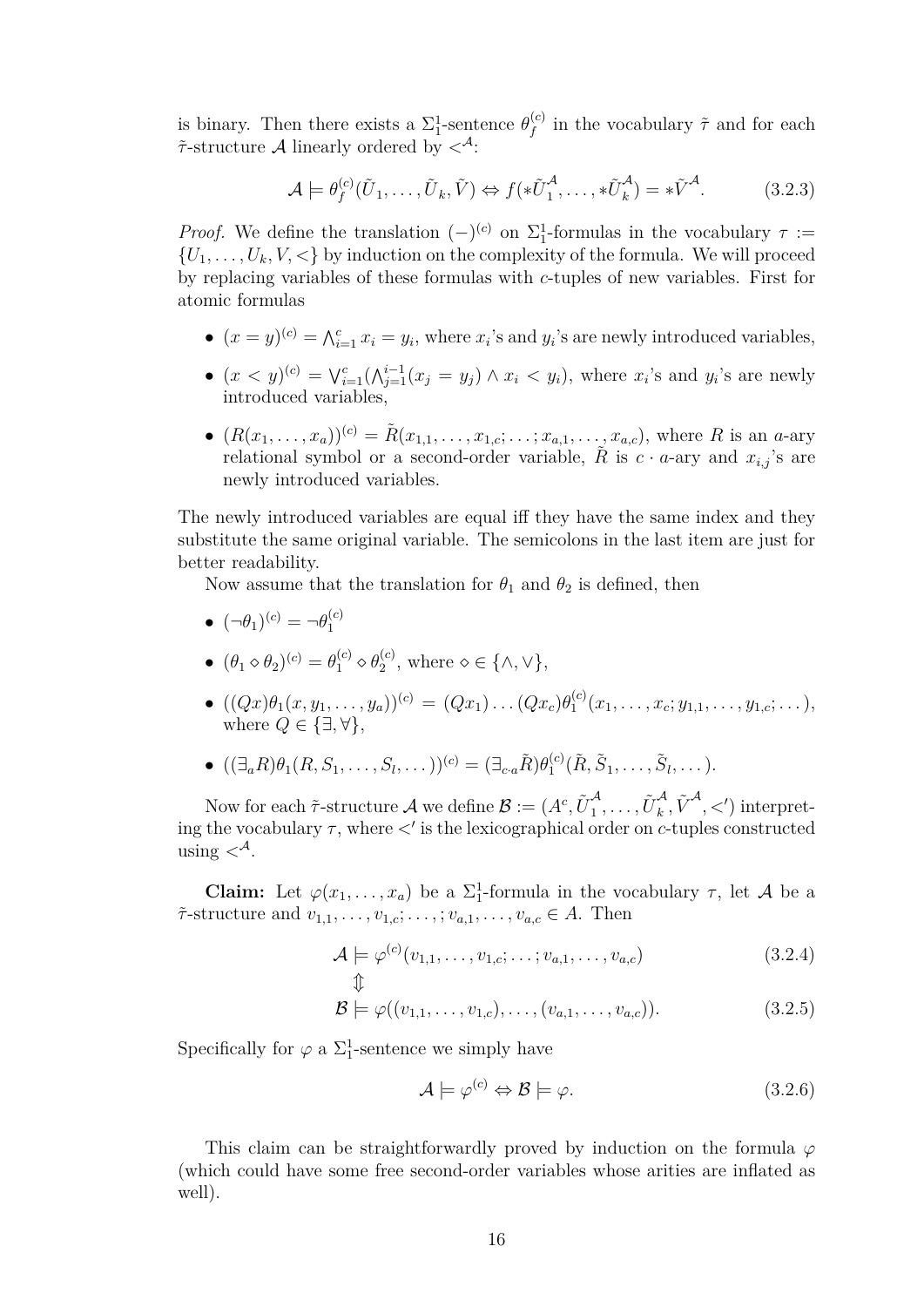Let  $R^{\mathcal{A}}$  be some interpretation of  $(i \cdot c)$ -ary relational symbol  $R$  in  $\mathcal{A}$  and let  $\tilde{R}^{\mathcal{B}}$  be the corresponding interpretation in  $\mathcal{B}$ . Since  $*R^{\mathcal{A}}$  is defined using characteristic function of the corresponding lexicographical ordering on  $(i \cdot c)$ tuples and  $*{\tilde R}^{\cal B}$  is defined using the corresponding lexicographical ordering on *i*-tuples of *c*-tuples it easily follows that  $*R^A = *R^B$ .

Now since  $\theta_f$  is a sentence in the vocabulary  $\{U_1, \ldots, U_k, V, \leq \}$ , then  $\mathcal{A} \models \theta_{f}^{(c)}$  $f_f^{(c)}(\tilde{U}_1, \ldots, \tilde{U}_k, \tilde{V}) \Leftrightarrow \mathcal{B} \models \theta_f(U_1, \ldots, U_k, V) \Leftrightarrow f(*U_1^{\mathcal{B}}, \ldots, *U_k^{\mathcal{B}}) = *V^{\mathcal{B}} \Leftrightarrow$  $f(*\tilde{U}^{\mathcal{A}}_1)$  $\tilde{U}_1^{\mathcal{A}}, \ldots, *\tilde{U}_k^{\mathcal{A}}$  $\mathcal{L}_{k}^{\mathcal{A}}$  =  $*\tilde{V}^{\mathcal{A}}$  which proves the lemma.

The following definition will come in handy when we use Lemma [3.2.2](#page-18-0) to construct new  $\Sigma_1^1$ -defining formulas. When we "inflate" the arities of one formula then we cannot directly plug in the input relations into it, we need *c*-ary versions of these relations. These are defined so that they code the same binary word.

**Definition 3.2.3** (extd<sub>c</sub>). Let  $c \in \mathbb{N}^+$ , then the  $\{X, Y\}$ -formula for *X* unary and *Y c*-ary relational symbols extd*c*(*X, Y* ) is defined as

$$
(\forall x_1)\dots(\forall x_c)((x_c \in X \land (\forall z)(\bigwedge_{i=1}^{c-1} x_i \le z)) \leftrightarrow (x_1,\dots,x_c) \in Y).
$$
 (3.2.7)

It is not hard to show, that for any  $\mathcal{A} \models \text{extd}_{c}(X, Y)$  we have  $*X^{\mathcal{A}} = *Y^{\mathcal{A}}$ .

<span id="page-20-1"></span>**Theorem 3.2.4** (Composition of  $\Sigma_1^1$ -definable functions) Let  $f: (\{0,1\}^*)^k \to \{0,1\}$  and  $g: (\{0,1\}^*)^{k+1} \to \{0,1\}^*$  be  $\Sigma_1^1$ -definable and let there exist  $c \in \mathbb{N}^+$  such that for all  $x_1, \ldots, x_k \in \{0,1\}^*$ 

$$
|f(x_1,\ldots,x_n)| \leq \max(|x_1|,\ldots,|x_k|,|g(x_1,\ldots,x_k,f(x_1,\ldots,x_k))|,2)^c \quad (3.2.8)
$$

then  $g(x_1, \ldots, x_k, f(x_1, \ldots, x_k))$  is  $\Sigma_1^1$ -definable.

*Proof.* Let  $\theta_f$ ,  $\theta_g$  be the  $\Sigma_1^1$ -defining formulas of *f* and *g* respectively in the vocabularies  $\tau = \{U_1, \ldots, U_k, V\}$  and  $\tau \cup U_{k+1}$ . We then define

$$
\theta_0 := (\exists_c V_f)(\exists_c \tilde{U}_1) \dots (\exists_c \tilde{U}_k)(\exists_c \tilde{V}) \left(\bigwedge_{i=1}^k \text{extd}_c(U_i, \tilde{U}_i) \land \text{extd}_c(V, \tilde{V})\right) \quad (3.2.9)
$$

$$
\land \theta_f^{(c)}(\tilde{U}_1, \dots, \tilde{U}_k, V_f) \land \theta_g^{(c)}(\tilde{U}_1, \dots, \tilde{U}_k, V_f, \tilde{V})\right).
$$

If  $g(\epsilon, \epsilon, \ldots, f(\epsilon, \ldots, \epsilon)) = \epsilon$ , where  $\epsilon$  denotes the empty word, we put

<span id="page-20-0"></span>
$$
\theta := \theta_0 \vee ((\exists x)(\forall y)(x = y) \wedge (\forall x)x \in V), \tag{3.2.10}
$$

otherwise we put  $\theta := \theta_0$ .

We will proceed to prove that  $\theta \Sigma_1^1$ -defines  $g(x_1, \ldots, x_k, f(x_1, \ldots, x_k))$ . We just need

$$
g(*U_1^{\mathcal{A}}, \dots, *U_k^{\mathcal{A}}, f(*U_1^{\mathcal{A}}, \dots, *U_k^{\mathcal{A}})) = *V^{\mathcal{A}} \Leftrightarrow \mathcal{A} \models \theta \tag{3.2.11}
$$

for  $|A| > 2$ , since the case for  $|A| = 1$  is covered by  $(3.2.10)$ .

" $\Rightarrow$ " We assume  $g(*U_1^{\mathcal{A}}, \ldots, *U_k^{\mathcal{A}}, f(*U_1^{\mathcal{A}}, \ldots, *U_k^{\mathcal{A}})) = *V^{\mathcal{A}}$ . We will construct the witnessing expansion of  $\mathcal A$  denoted  $\mathcal A^+$ .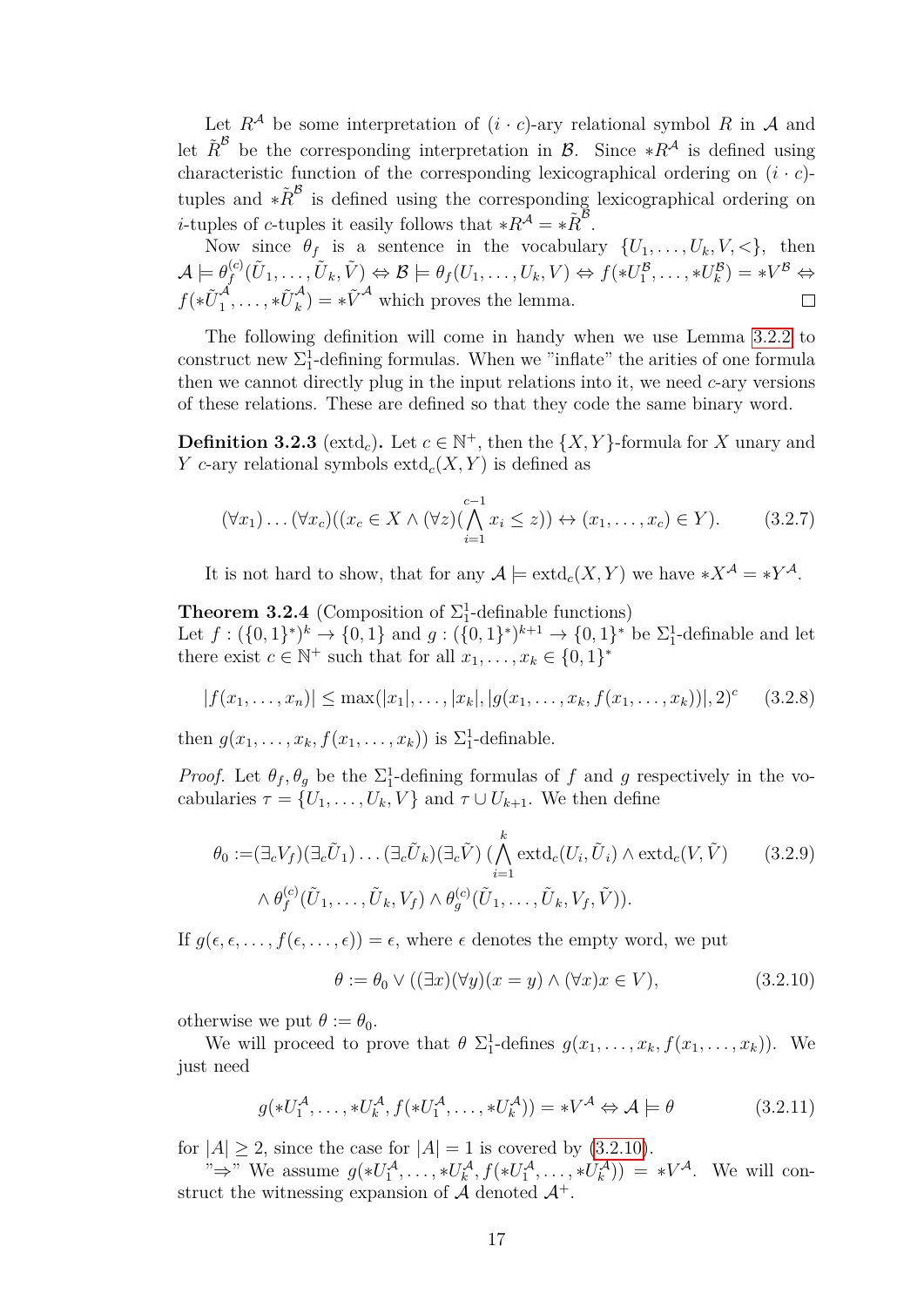Since we have

$$
|f(*U_1{}^{\mathcal{A}}, \dots, *U_k^{\mathcal{A}})| \le \max(|*U_1{}^{\mathcal{A}}|, \dots, *U_k{}^{\mathcal{A}}|, **V^{\mathcal{A}}|, **V^{\mathcal{A}}|, 2)^c
$$
\n
$$
\le (|A| - 1)^c
$$
\n
$$
\le |A|^c - 1
$$
\n(3.2.12)

we can put  $V_f^{\mathcal{A}^+}$  such that  $*V_f^{\mathcal{A}^+} = f(*U_1^{\mathcal{A}}, \ldots, *U_k^{\mathcal{A}})$ . There also exist some witnessing interpretations of the second-order variables quantified in  $\theta_f$  and  $\theta_g$ because they are  $\Sigma_1^1$ -defining. Finally for each  $\tilde{R} \in \{U_1, \ldots, \tilde{U}_k, \tilde{V}\}$  we put  $\tilde{R}^{\mathcal{A}^+}$ such that  $\mathcal{A}^+ \models \text{extd}_c(R, R)$ .

Let the  $\{\tilde{U}_1,\ldots,\tilde{U}_k,V_f,<\}$ -reduct of  $\mathcal{A}^+$  be denoted  $\mathcal{A}'$ . Since  $\theta_f$   $\Sigma_1^1$ -defines *f* and  $f(*\tilde{U}^{\mathcal{A}'}_1)$  $\frac{\mathcal{A}'}{1}, \ldots, *\tilde{U}_k$  $\begin{pmatrix} \mathcal{A}' \end{pmatrix} = * \tilde{V}^{\mathcal{A}'}_f$  $f^{\mathcal{A}'}$ , then by Lemma [3.2.2](#page-18-0) we have  $\mathcal{A}' \models \theta_f^{(c)}$ *f* . Therefore  $\mathcal{A}^+ \models \theta_f^{(c)FO}$  which in turn yields  $\mathcal{A} \models \theta_f^{(c)}$ *f* .

Analogously taking the  $\{U_1, \ldots, U_k, V_f, V, \leq\}$ -reduct of  $\mathcal{A}^+$  denoted  $\mathcal{A}''$  we have  $\mathcal{A}'' \models \theta_g^{(c)}$  and so  $\mathcal{A} \models \theta_g^{(c)}$ . This is enough to conclude  $\mathcal{A} \models \theta$ .

" $\Leftarrow$ " On the other hand assume  $\mathcal{A} \models \theta$ . We will call the witnessing expansion  $\mathcal{A}^+$  and the reducts corresponding to the ones from the " $\Rightarrow$ " part  $\mathcal{A}'$  and  $\mathcal{A}''$ .

We then have

$$
\mathcal{A} \models \theta \Rightarrow \mathcal{A}^+ \models \theta^{FO} \tag{3.2.13}
$$

$$
\Rightarrow \mathcal{A}' \models \theta_f^{(c)}(\tilde{U}_1, \dots, \tilde{U}_k, V_f) \tag{3.2.14}
$$

$$
\stackrel{\text{Lemma 3.2.2}}{\Rightarrow} f(*\tilde{U}_1^{\mathcal{A}}, \dots, *\tilde{U}_k^{\mathcal{A}}) = *V_f^{\mathcal{A}}
$$
\n(3.2.15)

and

$$
\mathcal{A} \models \theta \Rightarrow \mathcal{A}^+ \models \theta^{FO} \tag{3.2.16}
$$

$$
\Rightarrow \mathcal{A}' \models \theta_g^{(c)}(\tilde{U}_1, \dots, \tilde{U}_k, V_f, V) \tag{3.2.17}
$$

$$
\stackrel{\text{Lemma 3.2.2}}{\Rightarrow} g(*\tilde{U}_1^{\mathcal{A}}, \dots, *\tilde{U}_k^{\mathcal{A}}, *V_f^{\mathcal{A}}) = *\tilde{V}^{\mathcal{A}}.
$$
 (3.2.18)

It follows from  $(3.2.15)$  and  $(3.2.18)$  that

$$
g(*U_1^{\mathcal{A}}, \dots, *U_k^{\mathcal{A}}, f(*U_1^{\mathcal{A}}, \dots, *U_k^{\mathcal{A}})) = *V^{\mathcal{A}},\tag{3.2.19}
$$

which proves the theorem.

<span id="page-21-2"></span>**Theorem 3.2.5** (Limited recursion on notation of  $\Sigma_1^1$ -definable functions.)

Assume  $h_0(x_1, ..., x_k, x, y)$ ,  $h_1(x_1, ..., x_k, x, y)$ ,  $g(x_1, ..., x_n)$  are  $\Sigma_1^1$ -definable functions, defined by formulas  $\theta_{h_0}, \theta_{h_1}, \theta_g$  respectively. Let  $c \in \mathbb{N}^+$ . Assume the function  $f: (\{0,1\}^*)^{k+1} \to \{0,1\}^*$  satisfies

$$
f(x_1,\ldots,x_k,\epsilon) := g(x_1,\ldots,x_k) \tag{3.2.20}
$$

$$
f(x_1, \ldots, x_k, s_0(x)) := h_0(x_1, \ldots, x_k, x, f(x_1, \ldots, x_k, x))
$$
\n(3.2.21)

$$
f(x_1, \ldots, x_k, s_1(x)) := h_1(x_1, \ldots, x_k, x, f(x_1, \ldots, x_k, x)), \qquad (3.2.22)
$$

and for all  $x_1, ..., x_k, x \in \{0, 1\}^*$  we have

$$
|f(x_1, \ldots, x_k, x)| \le \max(|x_1|, \ldots, |x_k|, |x|, 2)^c. \tag{3.2.23}
$$

Then *f* is  $\Sigma_1^1$ -definable.

<span id="page-21-1"></span><span id="page-21-0"></span> $\Box$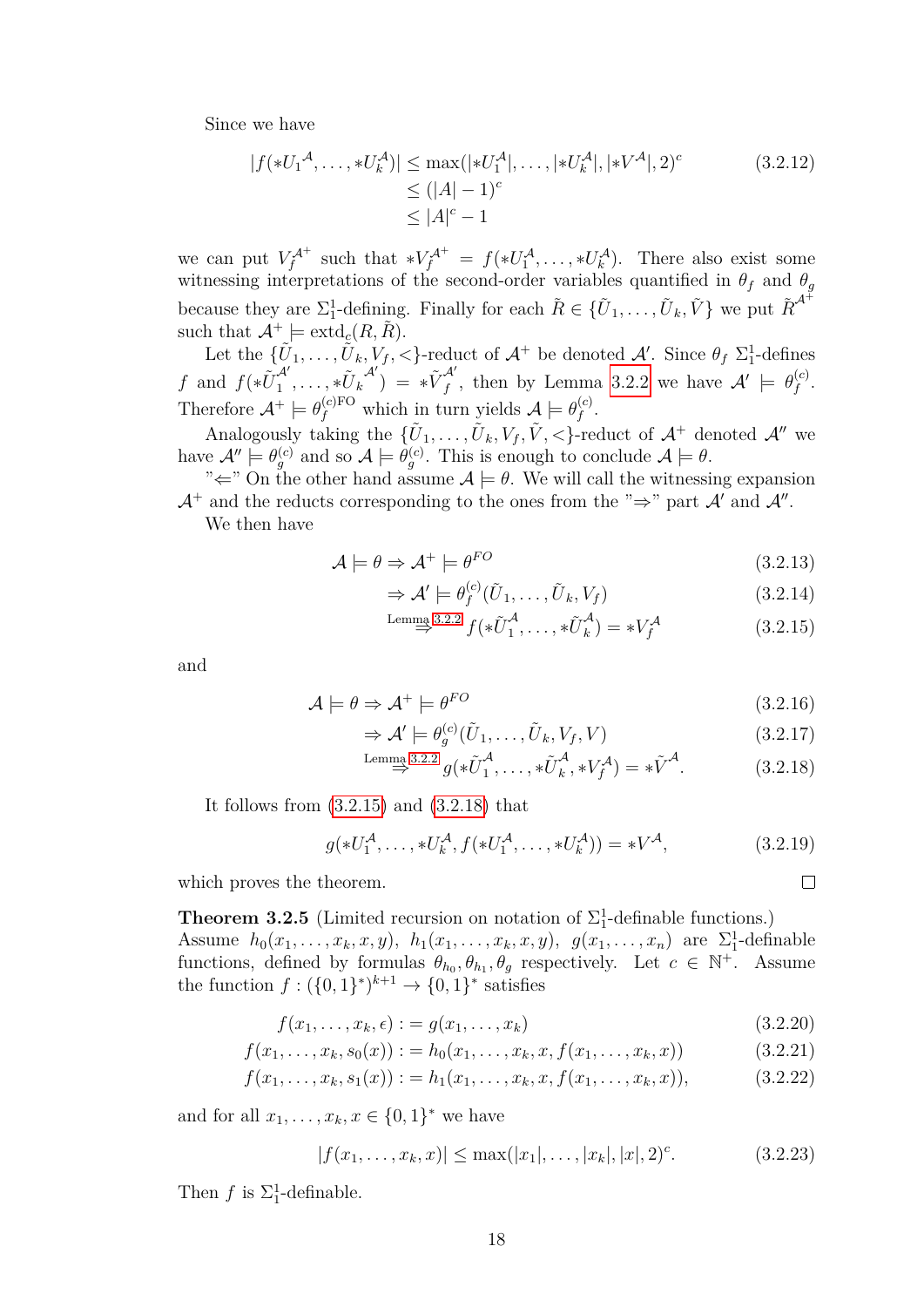*Proof.* We want to find some  $\Sigma_1^1$ -sentence  $\theta$  which would define the process from limited recursion on notation and prove it to be a  $\Sigma_1^1$ -defining sentence of f.

To compute the value  $f(x_1, \ldots, x_k, x)$  we start by computing  $y_0 = g(x_1, \ldots, x_k)$  then  $y_1 = h_i(x_1, \ldots, x_k, \epsilon, y_0)$ , where *i* is the first bit, and so on for  $|x|$  many steps. The existentially quantified relations will encode this process, in particular the values  $y_0, \ldots, y_{|x|}$  are encoded by the interpretations of  $\tilde{V}_i$ 's.

To formalize the process we use the binary symbol *S*, which will represent the successor relation, and the unary symbol  $M_{in}$ , which will represent the singleton containing the minimum.

We define

$$
\theta_0 := (\exists_{1+c} \tilde{V}_-) (\exists_2 W_-)(\exists_{1+c} \tilde{W}_-) (\exists_1 M_{in}) (\exists_2 S) (\exists_2 C) (
$$
\n
$$
(\forall x)(x \in M_{in} \leftrightarrow (\forall y)(x \le y))
$$
\n
$$
\wedge (\forall x)(\forall y)(S(x, y) \leftrightarrow (x < y \land (\forall z)(x < z \to y \le z)))
$$
\n
$$
\wedge (\forall i)(\forall x)(x \in W_i \leftrightarrow ((x \in U \land x < i) \lor (x = i)))
$$
\n
$$
\wedge (\forall i) \text{extd}'_c(W_i, \tilde{W}_i)
$$
\n
$$
\wedge \text{extd}'_c(V, \tilde{V}_{\text{max } U})
$$
\n
$$
\wedge (\forall x)(\forall y)((S(x, y) \lor y \in M_{in}) \to (\text{Var}(S(x, y) \lor y \in M_{in})) \to (\text{Var}(S(x, y) \lor y \in M_{in} \land \theta_{f_0}^{(c)}(\tilde{U}_1, \dots, \tilde{U}_k, \tilde{V}_y)))
$$
\n
$$
\vee (y \notin M_{in} \land y \le \max U \land x \notin U \land \theta_{h_0}^{(c)}(\tilde{U}_1, \dots, \tilde{U}_k, \tilde{W}_x, \tilde{V}_x, \tilde{V}_y))
$$
\n
$$
\vee (y \notin M_{in} \land y \le \max U \land x \in U \land \theta_{h_1}^{(c)}(\tilde{U}_1, \dots, \tilde{U}_k, \tilde{W}_x, \tilde{V}_x, \tilde{V}_y)))
$$
\n
$$
\vee (y \notin M_{in} \land y > \max U)
$$
\n
$$
))))
$$

where  $\theta'_{g}, \theta'_{h_0}, \theta'_{h_1}, \text{extd}'_c$  are obtained by applying the Lemma [\(3.1.3\)](#page-16-3) enough times to make all indexed relations substitutable. If  $f(\epsilon, \ldots, \epsilon) = \epsilon$  we then put

<span id="page-22-1"></span><span id="page-22-0"></span>
$$
\theta := \theta_0 \vee ((\exists x)(\forall y)x = y \wedge (\forall x)x \in V) \tag{3.2.25}
$$

otherwise we put  $\theta := \theta_0$ .

To prove that  $\theta \Sigma_1^1$ -defines f we first need to know that the values used in the recursion are encodable by a *c*-ary relation. Let A be an  $\{U_1, \ldots, U_k, V, \leq\}$ structure linearly ordered by  $\langle A \rangle$ . We then have

<span id="page-22-2"></span>
$$
|g(*U_1^{\mathcal{A}}, \dots, *U_k^{\mathcal{A}})| = |f(*U_1^{\mathcal{A}}, \dots, *U_k^{\mathcal{A}}, \epsilon)|
$$
  
\n
$$
\leq \max(|*U_1^{\mathcal{A}}|, \dots, *U_k^{\mathcal{A}}|, 2)^c
$$
  
\n
$$
\leq (|A| - 1)^c
$$
  
\n
$$
\leq |A|^c - 1
$$
\n(3.2.26)

and for every  $x \in \{0,1\}^*$  such that  $s_i(x)$  is encodable by a *c*-ary relation we have

$$
|h_i(*U_1^{\mathcal{A}}, \dots, *U_k^{\mathcal{A}}, x, f(x))| = |f(*U_1^{\mathcal{A}}, \dots, *U_k^{\mathcal{A}}, s_i(x))|
$$
  
\n
$$
\leq \max(|*U_1^{\mathcal{A}}|, \dots, *U_k^{\mathcal{A}}|, |s_i(x)|, 2)^c
$$
  
\n
$$
\leq (|A| - 1)^c
$$
  
\n
$$
\leq |A|^c - 1.
$$
\n(3.2.27)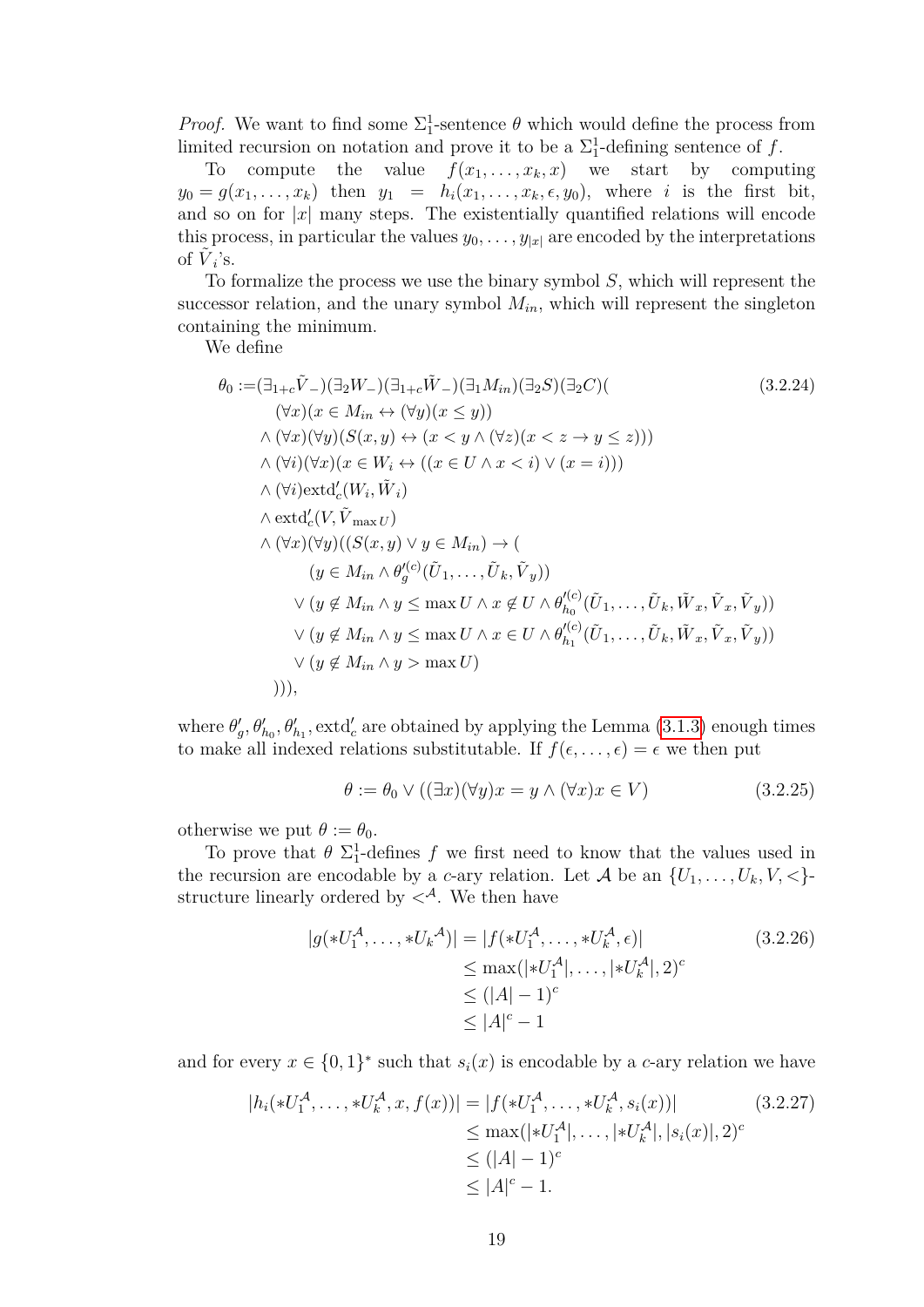To prove that  $\theta \Sigma_1^1$ -defines  $f(x_1, \ldots, x_k, x)$  we just need

$$
f(*U_1^{\mathcal{A}}, \dots, *U_k^{\mathcal{A}}, *U^{\mathcal{A}}) = *V^{\mathcal{A}} \Leftrightarrow \mathcal{A} \models \theta(U_1^{\mathcal{A}}, \dots, U_k^{\mathcal{A}}, V^{\mathcal{A}})
$$
(3.2.28)

for  $|A| \ge 2$  since the case for  $|A| = 1$  is covered by  $(3.2.25)$ .

" $\Rightarrow$ " We assume  $f(*U_1^{\mathcal{A}}, \ldots, *U_k^{\mathcal{A}}, *U^{\mathcal{A}}) = *V^{\mathcal{A}}$ . We now need to construct the witnessing expansion  $\mathcal{A}^+$ .

The witnessing interpretations of explicitly quantified relational symbols other than  $\tilde{V}$  – are uniquely determined from  $U_1^{\mathcal{A}}, \ldots, U_k^{\mathcal{A}}, V^{\mathcal{A}}, \lt^{\mathcal{A}}$ . Moreover the witnessing interpretations of relational symbols quantified in  $\theta_g^{\prime(c)}, \theta_{h_i}^{\prime(c)}, \text{extd}_c^{\prime}$  exist because of the construction of those sentences. So we just need to find the witnessing interpretation of  $\tilde{V}$ <sub>-</sub>.

Without loss of generality we have  $A = \{0, \ldots, n-1\}$  ordered exactly as written. Thanks to the bound  $(3.2.26)$  we can put  $\tilde{V}_0^{A^+}$  $\int_0^\infty$  such that

$$
\ast \tilde{V}_0^{\mathcal{A}^+} = g(\ast U_1^{\mathcal{A}}, \dots, \ast U_k^{\mathcal{A}}). \tag{3.2.29}
$$

Simmilary because of [\(3.2.27\)](#page-22-2) we can put  $V_j^{\mathcal{A}^+}$ , where  $j \in \{1, \ldots, |*U^{\mathcal{A}}|\}$  such that

$$
\ast \tilde{V}_j^{A^+} = h(\ast U_1^A, \dots, \ast U_k^A, \ast W_{j-1}^{A^+}, \ast V_{j-1}^{A^+}). \tag{3.2.30}
$$

From the way  $\theta'_{g}$ ,  $\theta'_{h}$  are constructed and Lemma [3.2.2](#page-18-0) we have  $\mathcal{A}^{+} \models \theta^{FO}$ . Therefore  $\mathcal{A} \models \theta$ .

" $\Leftarrow$ " We assume that  $\mathcal{A} \models \theta$  and denote  $\mathcal{A}^+$  the witnessing expansion. Again without loss of generality we have  $A = \{0, \ldots, n-1\}$  ordered exactly as written. Since  $\theta_g \Sigma_1^1$ -defines *g* then by Lemma [3.1.3](#page-16-3) we have  $*\tilde{V}_0^{A^+} = g(*U_1^A, \ldots, *U_k^A)$ . Similarly  $\theta_{h_i}$  defines  $h_i, i \in \{0,1\}$ , therefore by Lemma [3.1.3](#page-16-3) we have for  $j \in$  $\{1,\ldots,|*U^{\mathcal{A}}|\}: * \tilde{V}^{\mathcal{A}^+}_{j} = h_{b_j}(*U^{\mathcal{A}}_1,\ldots, *U^{\mathcal{A}}_k, *\tilde{W}^{\mathcal{A}^+}_{j-1}\}$  $\tilde{\cal U}_{j-1}^{\cal A^+}, * \tilde{\cal V}_{j-1}^{\cal A^+}$  $\sum_{j=1}^{N}$ , where *b<sub>j</sub>* is the *j*-th bit of  $*U^{\mathcal{A}}$ .

Since  $* \tilde{W}^{\mathcal{A}^+}_i$  $j^{A^+}$  is defined to be the first *j* bits of  $*U^A$  and  $*V^A = *V^A_{|*U^A|}$  we have

$$
*V^{\mathcal{A}} = f(*U_1^{\mathcal{A}}, \dots, *U_k^{\mathcal{A}}, *U^{\mathcal{A}}). \tag{3.2.31}
$$

Which proves the theorem.

Now we can easily show that every function in **FP** is  $\Sigma_1^1$ -definable.

#### <span id="page-23-0"></span>**Theorem 3.2.6**

$$
\mathbf{FP} \subsetneq \mathbf{F}\Sigma_1^1 \tag{3.2.32}
$$

 $\Box$ 

*Proof.* The inequalities needed in Theorems [3.2.4](#page-20-1) and [3.2.5](#page-21-2) are trivially met for any function in **FP** since for any  $f(x_1, \ldots, x_k) \in \mathbf{FP}$  we have a polynomial *p* such that  $|f(x_1, \ldots, x_k)| \leq p(|x_1|, \ldots, |x_k|)$ . This is because otherwise the Turing machine computing the function would have only polynomial-time to write the whole superpolynomially long output and that is impossible.

In Lemma [3.2.1](#page-18-1) and Theorems [3.2.4](#page-20-1) and [3.2.5](#page-21-2) we verified that  $\mathbf{FP} \cap \mathbf{F} \Sigma^1_1$ satisfies the assumptions of the Cobham's characterization of **FP** (Theorem [1.2.2\)](#page-8-1) hence  $\mathbf{FP} \subseteq \mathbf{F} \Sigma_1^1$ .

Moreover  $\exp \in \mathbf{F} \Sigma_1^1$  but  $\exp \notin \mathbf{FP}$ , so the inclusion is strict.  $\Box$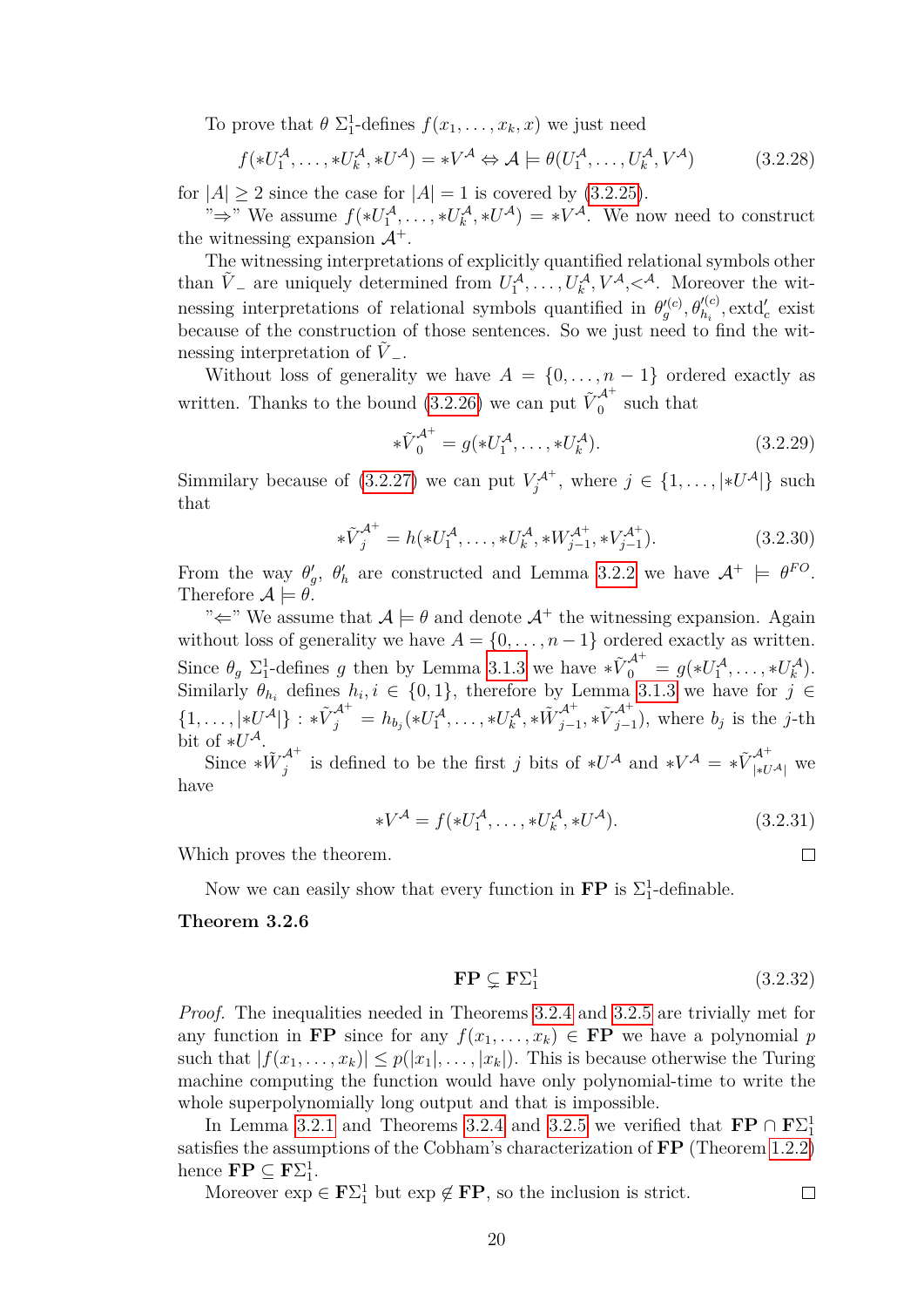### <span id="page-24-0"></span>**3.3 Fagin's theorem**

Now everything is ready and we can proceed to prove Fagin's theorem. Let us note that Fagin's theorem as usually stated considers generalized spectra only over a non-empty vocabulary. This is important only because the usual encoding of finite structures encodes models without relations as the binary number representing the size of the set, which is exponentially shorter then the codes of models over non-empty vocabulary. To make the statement of the theorem more clean we assume that sets without relations are encoded by a unary number representing their size. This allows us to include the empty vocabulary in the statement of the theorem.

For a class of binary structures K we will denote by  $K^*$  the set of binary codes of every linearly ordered  $\tau$ -structure  $(A, \leq)$ , where  $A \in \mathcal{K}$  and  $\leq$  is a linear ordering on *A*. By a binary code of an linearly ordered  $\tau$ -structure  $(A, \leq)$  we mean a binary word which starts with unary representation of the length of  $\mathcal A$ delimited by 0 and followed by the characteristic table for each  $R \in \tau$  in some fixed order. We will denote it code*<sup>τ</sup>* (A*, <*).

The delimiting 0 is present only for structures with non-empty vocabulary. That means for an  $\emptyset$ -structure  $\mathcal A$  we have  $\mathrm{code}_{\emptyset}(\mathcal A,<) = 1 \dots 1$  $\overline{\times |A|}$ .

<span id="page-24-1"></span>**Theorem 3.3.1** (Fagin)

Let  $K$  be an isomorphism-closed class of  $\tau$ -structures. Then

$$
\mathcal{K}^* \in \mathbf{NP} \Leftrightarrow \mathcal{K} \in \text{GENSpec.} \tag{3.3.1}
$$

*Proof.* " $\Leftarrow$ " When  $\mathcal{K} \in \text{GENSpec}$ , it is not hard to find a nondeterministic algorithm deciding for any structure whether  $\text{code}_{\tau}(A, \leq) \in \mathcal{K}^*$  in polynomial-time. Since  $A \in \mathcal{K} \Leftrightarrow A \models \varphi_{\mathcal{K}}$ , where  $\varphi_{\mathcal{K}}$  is the defining formula of the generalized spectrum  $K$  we can just guess the witnessing relations and then check whether the resulting expansion satisfies  $\varphi_{\mathcal{K}}^{\text{FO}}$ .

To do so, we can just enumerate every *c*-tuple of elements of *A*, where *c* is the number of quantifiers of  $\varphi_{\mathcal{K}}^{\text{FO}}$  and check whether the quantifier-free part of  $\varphi_{\mathcal{K}}^{\text{FO}}$  is true with this evaluation of variables. The last part can be done in polynomialtime since it only requires to check a constant number of entries of  $\text{code}_{\tau}(\mathcal{A}, <)$ . There are  $n^c$  c-tuples of A, so the final complexity of this algorithm will be  $\mathcal{O}(n^c)$ .

" $\Rightarrow$ " We assume  $\mathcal{K}^*$  ∈ **NP**. We want to prove  $\mathcal{K}$  is a generalized spectrum. Since  $K^* \in \mathbf{NP}$  then there is  $L' \in \mathbf{P}$  and  $d \in \mathbb{N}^+$  such that

$$
x \in \mathcal{K}^* \Leftrightarrow \exists w, |w| \le |x|^d : (x, w) \in L'. \tag{3.3.2}
$$

We have  $\chi_{L'} \in \mathbf{FP}$ , where  $\chi_{L'}$  is the characteristic function of L' with two arguments for both the witness and potential member of  $K^*$ . By Theorem [3.2.6](#page-23-0)  $\chi_{L'}$ is  $\Sigma_1^1$ -definable. Let  $\theta'_{L}(X, W, V)$  be its  $\Sigma_1^1$ -defining formula.

We pick  $c > d$  such that for every linearly ordered  $\tau$ -structure  $(\mathcal{A}, <)$  with at least two elements we have that  $\text{code}_{\tau}(A, \leq)$  is encodable by an *c*-ary relation on *A*. Notice that the code of a structure is  $\Sigma_1^1$ -definable. That is, there exists a  $\Sigma^1_1$ -formula enc<sub>c</sub>(*X*) such that for an *c*-ary relational symbol *X* we have

$$
(\mathcal{A}, X^{\mathcal{A}}, \langle) \models \text{enc}_c(X) \Leftrightarrow *X^{\mathcal{A}} = \text{code}_{\tau}(\mathcal{A}, \langle). \tag{3.3.3}
$$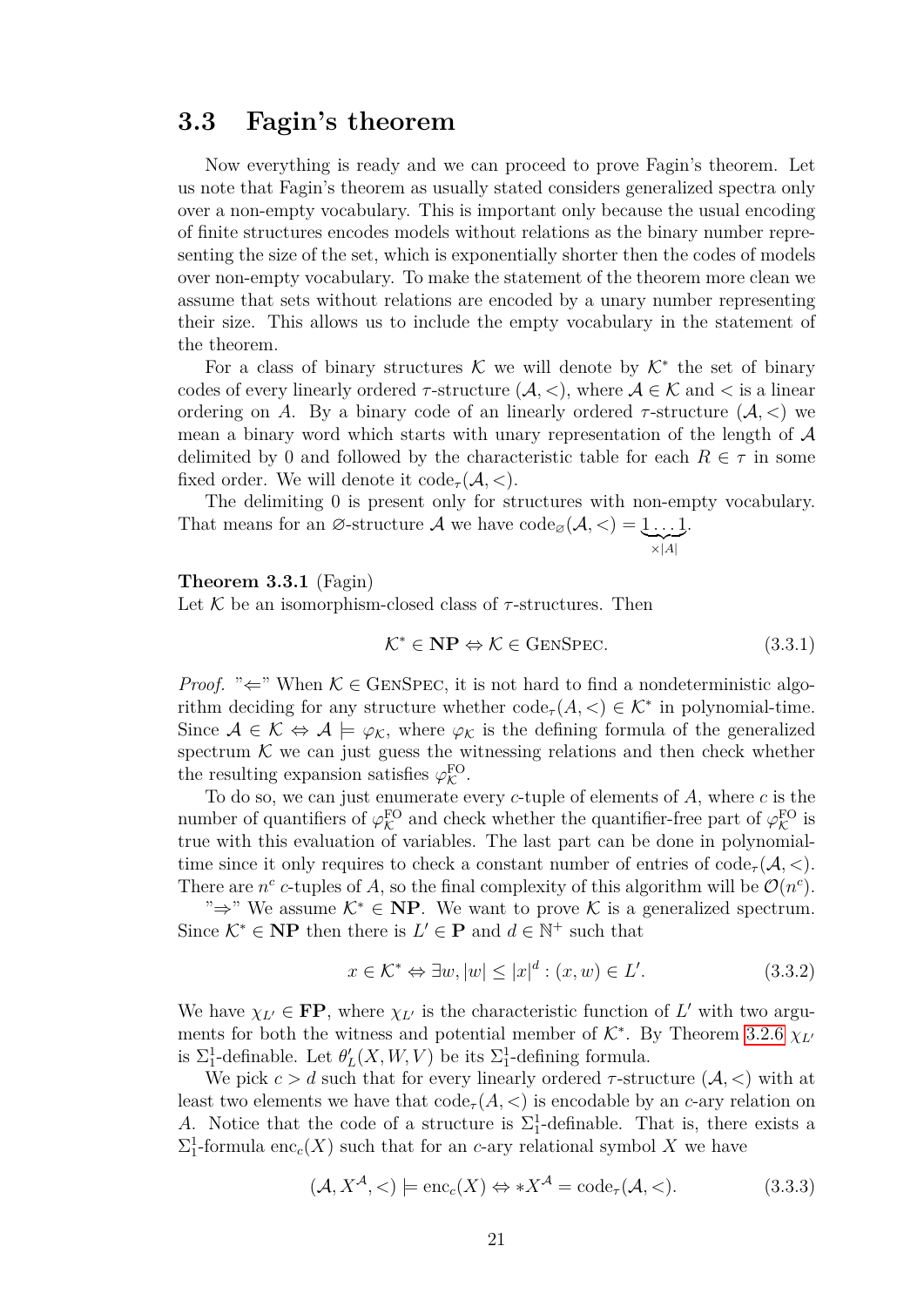Such a formula can by constructed by formalizing there is an initial segment of ∗*X*<sup>A</sup> containing only 1's delimited by 0 that has a bijection with the universe *A* and that the tables of other relations  $A$  follow. Now we claim that

$$
\varphi_{\mathcal{K}} = (\exists_2 <) (\exists_c X) (\exists_c W) (\exists_c O) (\text{enc}_c(X) \land \text{one}_c(O) \land \text{lin}(<) \land \theta_{L'}^{(c)}(X, W, O))
$$
 (3.3.4)  

$$
\lor \varphi_1
$$

is a  $\Sigma_1^1$ -defining formula of the generalized spectrum  $K$ , where  $\varphi_1$  is a disjunction of all sentences describing one-element structures whose codes are in  $K^*$  up to isomorphism,  $\text{lo}(\le)$  states that  $\le$  is a linear order and one<sub>c</sub>(*O*) just states that  $*O^{\mathcal{A}}=1.$ 

From the construction of enc<sub>c</sub> and  $\theta_{L'}$  we have that it defines structures from  $K$  with at least two elements. One-element structures are defined additionally by  $\Box$  $\varphi_1$ . This proves the theorem.

With Fagin's theorem in hand the next characterization of spectra follows easily. This corollary has been proved independently in [\[JS74\]](#page-28-3).

<span id="page-25-1"></span>**Corollary 3.3.2** (Jones, Selman)

$$
SPEC = NE
$$
 (3.3.5)

*Proof.* This follows from Theorem [3.3.1](#page-24-1) and from the fact that

$$
L \in \text{Spec} \Leftrightarrow \exists \mathcal{K} \in \text{GENSpec}_{\varnothing} : L_1 = \mathcal{K}^*,\tag{3.3.6}
$$

where  $L_1$  denotes the tally langauge corresponding to  $L$  and  $GENSpec_{\varnothing}$  denotes the set of generalized spectra over the empty vocabulary. The " $\Leftarrow$ " direction is trivial. On the other hand from  $L = \text{Spec}(\varphi)$  we can get that  $L_1 = \text{GenSpec}_{\varnothing}(\varphi')^*$ where  $\varphi'$  is  $\Sigma_1^1$ -formula which results from existentially quantifying every relational symbol in  $\varphi$ .

In the end we have  $L \in \text{Spec} \Leftrightarrow \exists \mathcal{K} \in \text{GENSpec}_{\varnothing} : L_1 = \mathcal{K}^* \Leftrightarrow L_1 \in \mathbf{NP} \Leftrightarrow$  $L \in \mathbb{NE}$ , where the second " $\Leftrightarrow$ " is just Fagin's theorem for  $\tau = \emptyset$  because a tally language is just a set of codes of all ∅-structures of given sizes.  $\Box$ 

## <span id="page-25-0"></span> $3.4$   $\mathrm{F}\Sigma_1^1$  operations on generalized spectra

In Chapter [2,](#page-10-0) we have shown that Spec is closed under union, intersection and many arithmetical operations. These operations can be, in some sense, understood as element-wise application of a function computable in polynomial-time. From the theorem [3.2.6](#page-23-0) we have that all such functions are  $\Sigma_1^1$ -definable. In what sense are  $\Sigma_1^1$ -definable functions operations on spectra?

Again it is more natural to first consider generalized spectra. We now give sufficient conditions for  $\Sigma_1^1$ -function to be an operation on generalized spectra.

#### <span id="page-25-2"></span>**Theorem 3.4.1**

Let  $\mathcal{K}_1, \ldots, \mathcal{K}_k \in \text{GENSPEC}$  in a vocabulary  $\tau$  and  $f \in \mathbf{F} \Sigma_1^1$  a *k*-ary function such that there exists  $c \in \mathbb{N}^+$  and for each  $i \in \{1, \ldots, k\}$  and  $x_1, \ldots, x_k \in \{0, 1\}^*$  we have  $|x_i| \leq |f(x_1,\ldots,x_k)|^c$ . Then

$$
f(\mathcal{K}_1, \dots, \mathcal{K}_k) = \{ \mathcal{A}; \mathrm{code}_{\tau}(\mathcal{A}, <) \in f(\mathcal{K}_1^*, \dots, \mathcal{K}_k^*) \} \tag{3.4.1}
$$

is also a generalized spectrum in the vocabulary *τ* .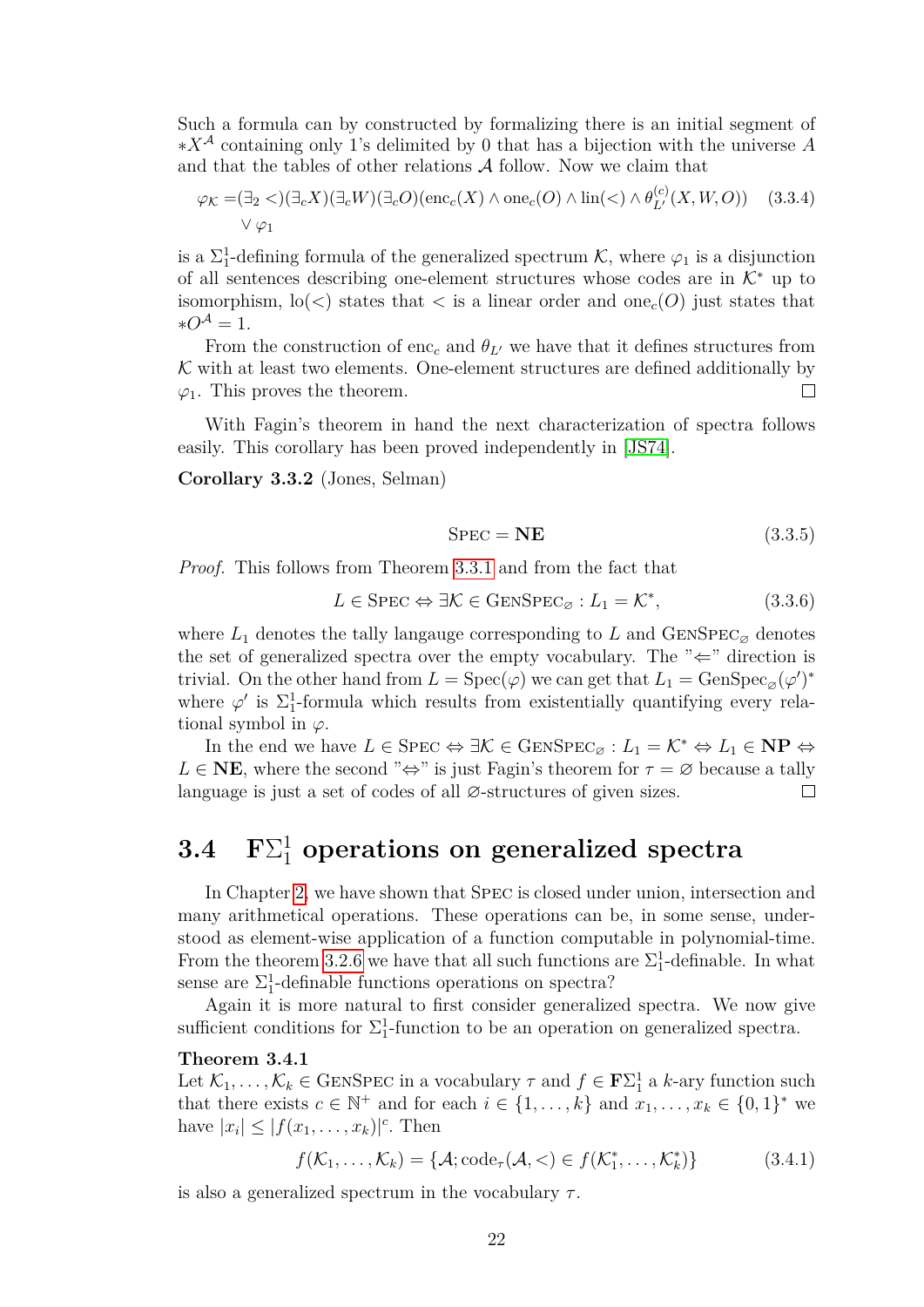*Proof.* (sketch) We can define  $f(\mathcal{K}_1, \ldots, \mathcal{K}_k)$  by existentially quantifying the input structures since the length of their codes is polynomially bounded by the length of the output code. From the proof of Theorem [3.3.1](#page-24-1) we know that encoding of structures is  $\Sigma_1^1$ -definable.  $\Box$ 

This theorem shows that, with assumptions on the input and ouput length, **F** $\Sigma_1^1$  forms a large class of operations on generalized spectra. For  $\tau = \emptyset$  this again translates to a statement about regular spectra. Namely each function *f* such that its unary version  $f_1 \in \mathbf{F} \Sigma_1^1$  is an element-wise operation on spectra.

In Theorem [3.2.6](#page-23-0) we proved that functions in  $\mathbf{F}\Sigma_1^1$  contains every function computable in **FP**. Again, transitioning from unary, we get that functions computable in  $DTime(2^{\mathcal{O}(n)})$  have  $\Sigma_1^1$ -definable unary versions.

#### <span id="page-26-0"></span>**Corollary 3.4.2**

Let  $X_1, \ldots, X_k$  be spectra and  $f$  a  $k$ -ary function in  $\text{DTime}(2^{\mathcal{O}(n)})$  such that there exists  $c \in \mathbb{N}^+$  such that  $|x_i| \leq c \cdot |f(x_1, \ldots, x_k)|$  for every  $i \in \{1, \ldots, k\}$ . Then

$$
f(X_1, ..., X_k) = \{f(x_1, ..., x_k); x_i \in X_i\} \in \text{SPEC.}
$$
\n(3.4.2)

*Proof.* Follows directly from Theorem [3.4.1](#page-25-2) and the last paragraphs.

Note, that there exist functions that, when applied element-wise, are operations on spectra yet their unary versions are not  $\Sigma_1^1$ -definable. Let  $A \subseteq \mathbb{N}^+$  be non-recursive and define

$$
f(x) = \begin{cases} 1 & x \in A \\ 2 & \text{otherwise.} \end{cases}
$$
 (3.4.3)

 $\Box$ 

This function is clearly not recursive therefore  $f_1$  cannot be  $\Sigma_1^1$ -definable, because every function in  $\mathbf{F}\Sigma_1^1$  is recursive. This is because you can check for higher and higher values whether they satisfy the  $\Sigma_1^1$ -defining sentence in bigger and bigger structure. Also notice that *f* is an operation on SPEC, because  $\varnothing$ ,  $\{1\}$ ,  $\{2\}$  and {1*,* 2} are all spectra.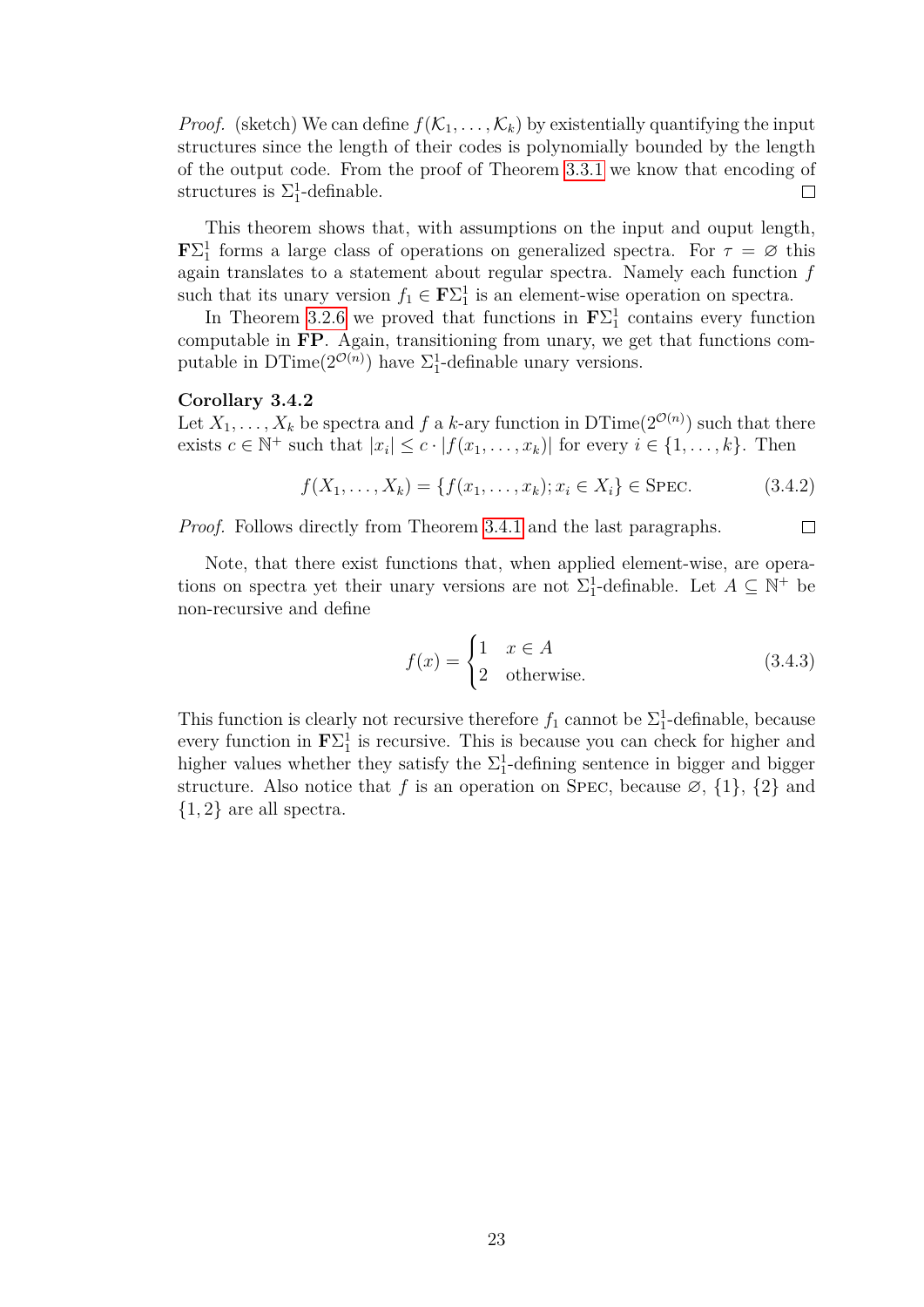## <span id="page-27-0"></span>**Concluding remarks**

In the first two chapters we introduced some notions we needed later on and gave some examples of spectra and operations on the class of all spectra that result in new spectra. In Chapter 3 we proved Fagin's theorem in a way that completely avoids arguments about formal machines by showing that every polynomial time function is  $\Sigma_1^1$ -definable; this notion was introduced in this context of our thesis. Lastly we have shown that a subclass of  $\Sigma_1^1$ -definable functions forms a class of operations on generalized spectra.

Apart from Asser's spectrum problem there are many other open problems regarding spectra. We again recommend [\[DJMM12\]](#page-28-5) for a long list of open problems. Author of this thesis was particularly interested in the question whether categorical spectra CatSpec are equal to the complexity class **UE** [\[Fag93\]](#page-28-13).

Categorical spectra are spectra of sentences that for each cardinality have at most one model up to isomorphism. Categorical generalized spectra are the classes of those models. Categorical generalized spectra are for example finite fields, linearly ordered sets and many others.

The complexity class **UE** (unambiguous exponential time) is the subclass of **NE** consisting of those languages which can be accepted in  $\mathcal{O}(2^{c \cdot n})$  time and the accepting computation, if it exists, is unique. If we were to show that the codes of categorical generalized spectra CatGenSpec are exactly the languages in unambiguous polynomial time **UP** we could by the same argument as we proved the corollary [3.3.2](#page-25-1) prove that  $CATSPEC = UE$ .

This is not easy, because for a model *M* in a categorical generalized spectrum there could be actually many different codes. This is because the encoding depends on how is the structure ordered and there is not one canonical ordering. It is entirely possible that  $UP \subsetneq CATGENSpec$ . Note that proving this is at least as hard as proving  $P \neq NP$  since  $P \subseteq UP$  and CATGENSPEC  $\subseteq$  GENSPEC = **NP**.

Another interesting open problem is whether the set of all spectra over sentences with at most binary relations is equal to all spectra [\[DJMM12\]](#page-28-5). Notice that in the proofs of Theorems [3.2.4](#page-20-1) and [3.2.5](#page-21-2) we use relational symbols of arbitrary high arities and there does not seem to be a straightforward way to adapt the argument with just binary relational symbols.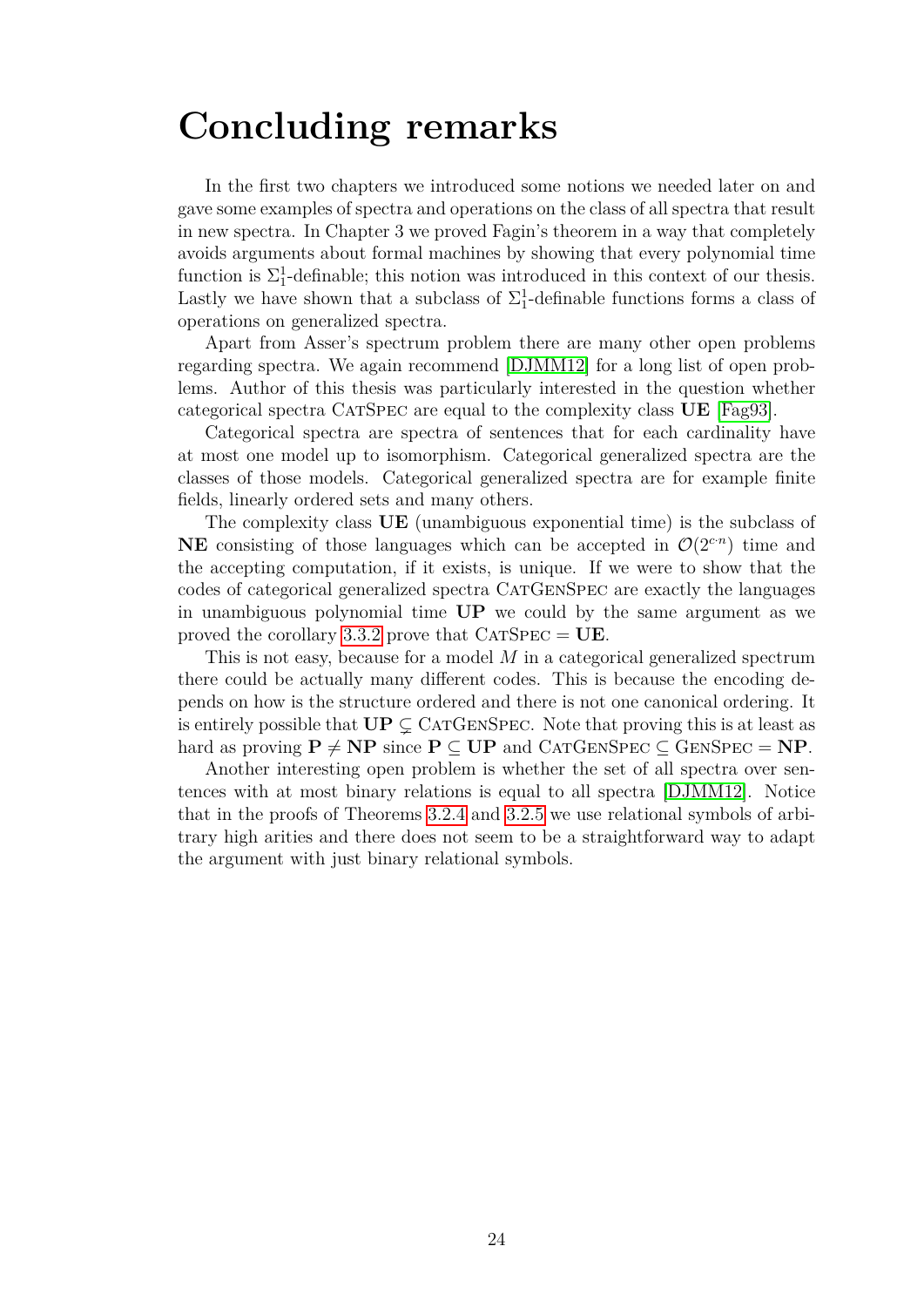# <span id="page-28-0"></span>**Bibliography**

- <span id="page-28-8"></span>[AB09] Sanjeev Arora and Boaz Barak. *Computational complexity: a modern approach*. Cambridge University Press, 2009.
- <span id="page-28-4"></span>[Ass55] Günter Asser. Das repräsentenproblem in prädikatenkalkül der ersten stufe mit identität. Zeitschrift für mathematische Logik und Grund*lagen der Mathematik*, 1:252–263, 1955.
- <span id="page-28-12"></span>[Bos38] Raj Chandra Bose. On the application of the properties of galois fields to the problem of construction of hyper-graeco-latin squares. *Sankhy¯a: The Indian Journal of Statistics*, pages 323–338, 1938.
- <span id="page-28-11"></span>[CD01] Charles J. Colbourn and Jeffrey H. Dinitz. Mutually orthogonal latin squares: a brief survey of constructions. *Journal of Statistical Planning and Inference*, 95(1-2):9–48, 2001.
- <span id="page-28-9"></span>[Cob65] Alan Cobham. The intrinsic computational difficulty of functions. In Y. Bar-Hillel, editor, *Proceedings of the International Conference on Logic, Methodology, and Philosophy of Science*, pages 24–30. North Holland, 1965.
- <span id="page-28-5"></span><span id="page-28-2"></span>[DJMM12] Arnaud Durand, Neil D. Jones, Johann A. Makowsky, and Malika More. Fifty years of the spectrum problem: survey and new results. *The Bulletin of Symbolic Logic*, 18(4):505–553, 2012.
	- [Fag74] Ronald Fagin. Generalized first-order spectra and polynomial-time recognizable sets. In Richard Karp, editor, *Complexity of computation*, volume 7, page 2741. SIAM-ASM Proceedings, 1974.
	- [Fag93] Ronald Fagin. Finite-model theory-a personal perspective. *Theoretical computer science*, 116(1):3–31, 1993.
- <span id="page-28-13"></span><span id="page-28-10"></span><span id="page-28-7"></span><span id="page-28-6"></span><span id="page-28-3"></span><span id="page-28-1"></span>[GKL<sup>+</sup>07] Erich Grädel, Phokion G Kolaitis, Leonid Libkin, Maarten Marx, Joel Spencer, Moshe Y Vardi, Yde Venema, and Scott Weinstein. *Finite Model Theory and its applications*. Number 13 in Texts in Theoretical Computer Science (An EATCS Series). Springer-Verlag Berlin Heidelberg, 2007.
	- [JS74] Neil D Jones and Alan L. Selman. Turing machines and the spectra of first-order formulas. *The Journal of Symbolic Logic*, 39(1):139–150, 1974.
	- [Mar06] David Marker. *Model theory: an introduction*, volume 217 of *Graduate Texts in Mathematics*. Springer Science & Business Media, 2006.
	- [Rot10] Joseph J Rotman. *Advanced modern algebra*, volume 114 of *Graduate Texts in Mathematics*. American Mathematical Soc., 2010.
	- [Sch52] Heinrich Scholz. Ein ungelöstes problem in der symbolischen logik. *The Journal of Symbolic Logic*, 17:160, 1952.